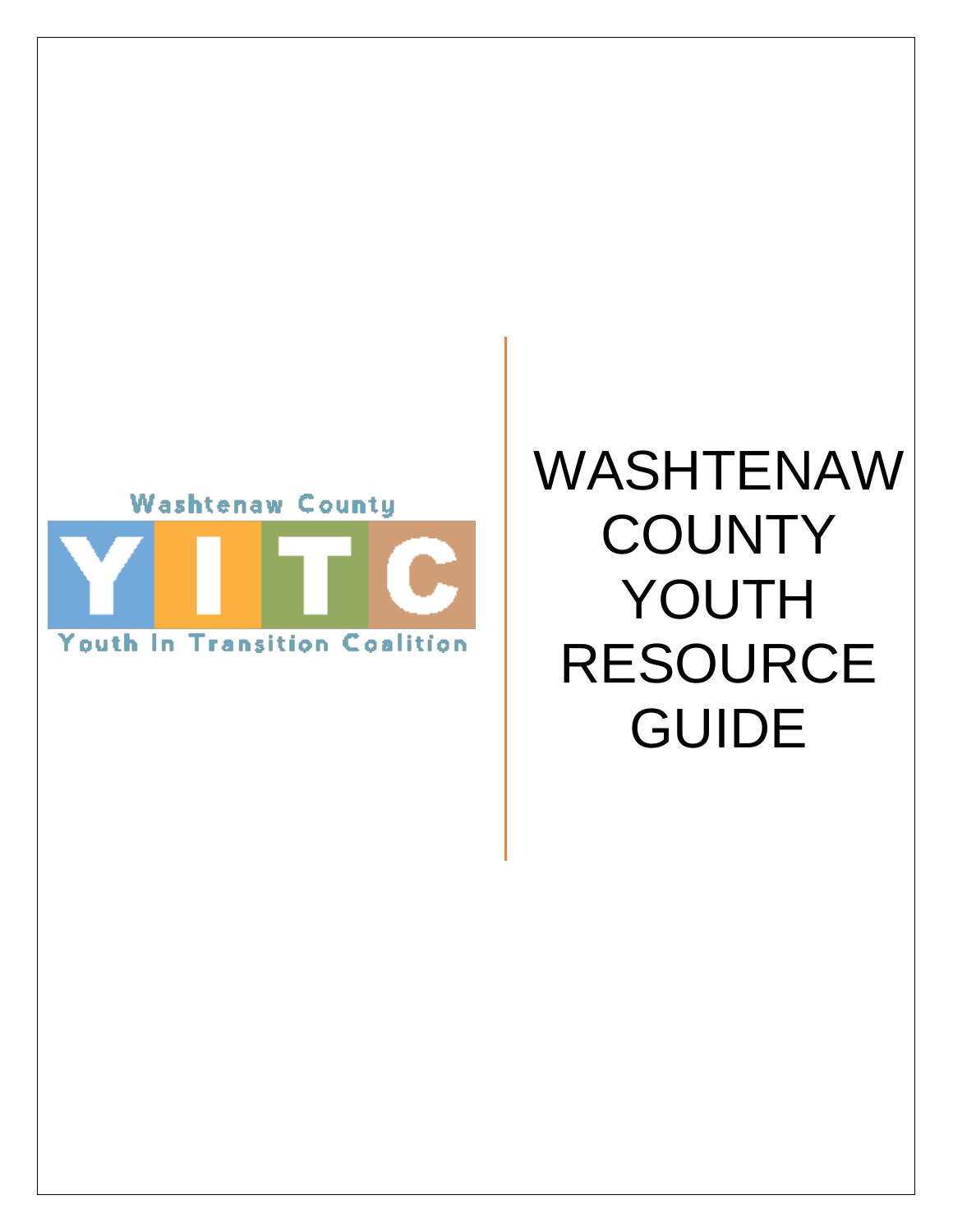Table of Contents

Basic Needs pg. 2-4

Community Connections pg. 4-6

Dental pg. 6-7

Domestic Violence pg. 7

Education pg. 8-11

Employment pg. 12-13

Financial pg. 13-14

Housing pg. 14

Legal Services pg. 15

Mental Health pg.15-17

Parenting pg. 17-18

Physical Health pg. 19-20

Substance Abuse pg. 20-23

Transportation pg. 24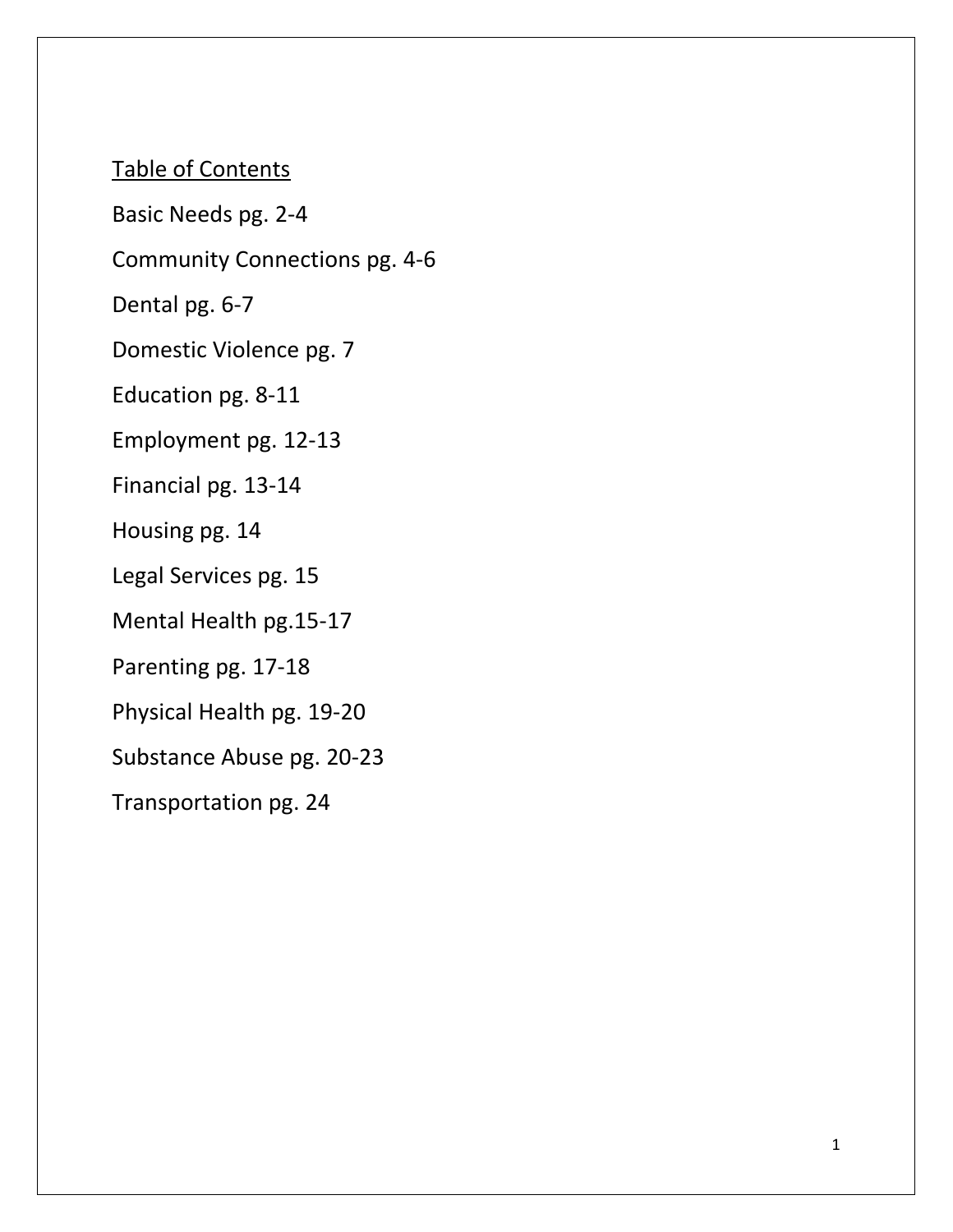# **Basic Needs**

# **Aid in Milan**

734-439-8420

# <http://www.aidinmilan.org/>

89 W. Main St. Milan, MI 48160 Offer both emergency food assistance to those in need, and monthly food assistance to eligible residents of the Milan area school district.

# **Faith in Action**

734-475-3305 <http://www.faithinaction1.org/>

603 S. Main St. Chelsea, MI 48118 Providing essential supports to alleviate the effects of hunger and poverty for those in the Dexter and Chelsea communities.

# **Friends in Deed**

Help Line: 734-484-4357 Furniture Line: 734-484-7607

<http://www.friendsindeedmi.org/>

1196 Ecorse Rd, Ypsilanti, MI 48198

Our Direct Assistance Program helps families prevent utility shut off, repair a car to get to work or medical appointments, obtain a prescription or other one-time medical need and more. Our Furniture Program helps families obtain basic-needs such as furniture, including beds, kitchen tables and chairs, couches, large appliances, etc.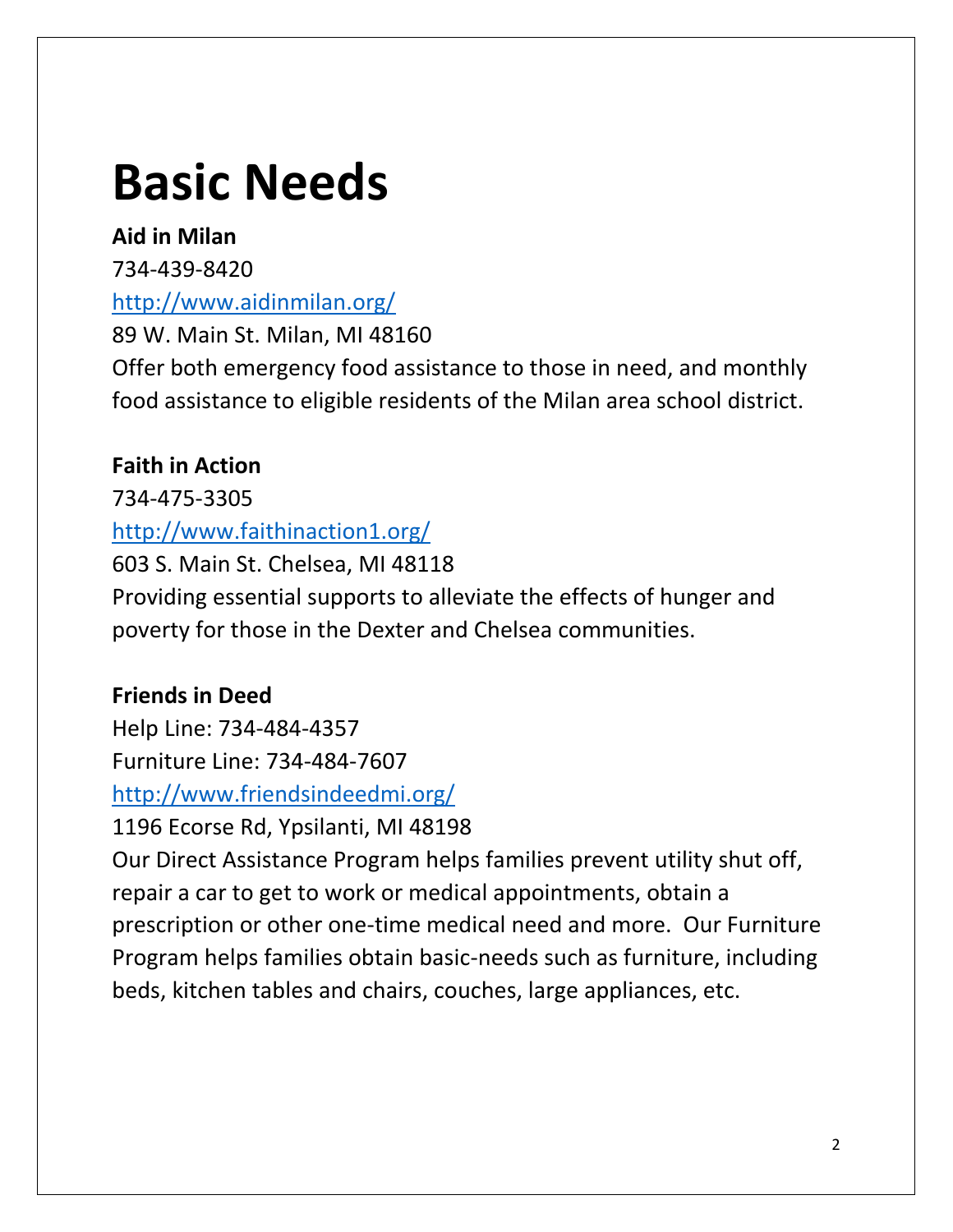## **Northfield Human Services**

734-449-0110

## <http://northfieldhumanservices.org/>

10 Jennings Rd. Whitmore Lake, MI 48189

The mission of Northfield's Human Services is to provide services for individuals of low-income, the disadvantaged, older adults, those who have a disability, and those with special needs in Northfield Township and Whitmore Lake area. We service low-income individuals, families, and seniors with food and other basic necessities to help ease their burden of making it through these tough financial times.

# **Saline Area Social Services**

734-429-4570

<http://www.salinesocialservice.com/>

224 W. Michigan Ave. Saline, MI 48176

Our mission is to help our struggling neighbors within the Saline Area School District by providing them the extra aid, tools and resources to help improve their lives.

# **The Salvation Army – Ann Arbor The Salvation Army – Ypsilanti**

734-668-8353 734-482-4700 <http://www.salvationarmyusa.org/> <http://www.salvationarmyusa.org/>

100 Arbana Dr. Ann Arbor, MI 48103 9. S. Park St. Ypsilanti, MI 48198

The Salvation Army, an international movement, is an evangelical part of the universal Christian Church. Its message is based on the Bible. Its ministry is motivated by the love of God. Its mission is to preach the gospel of Jesus Christ and to meet human needs in His name without discrimination.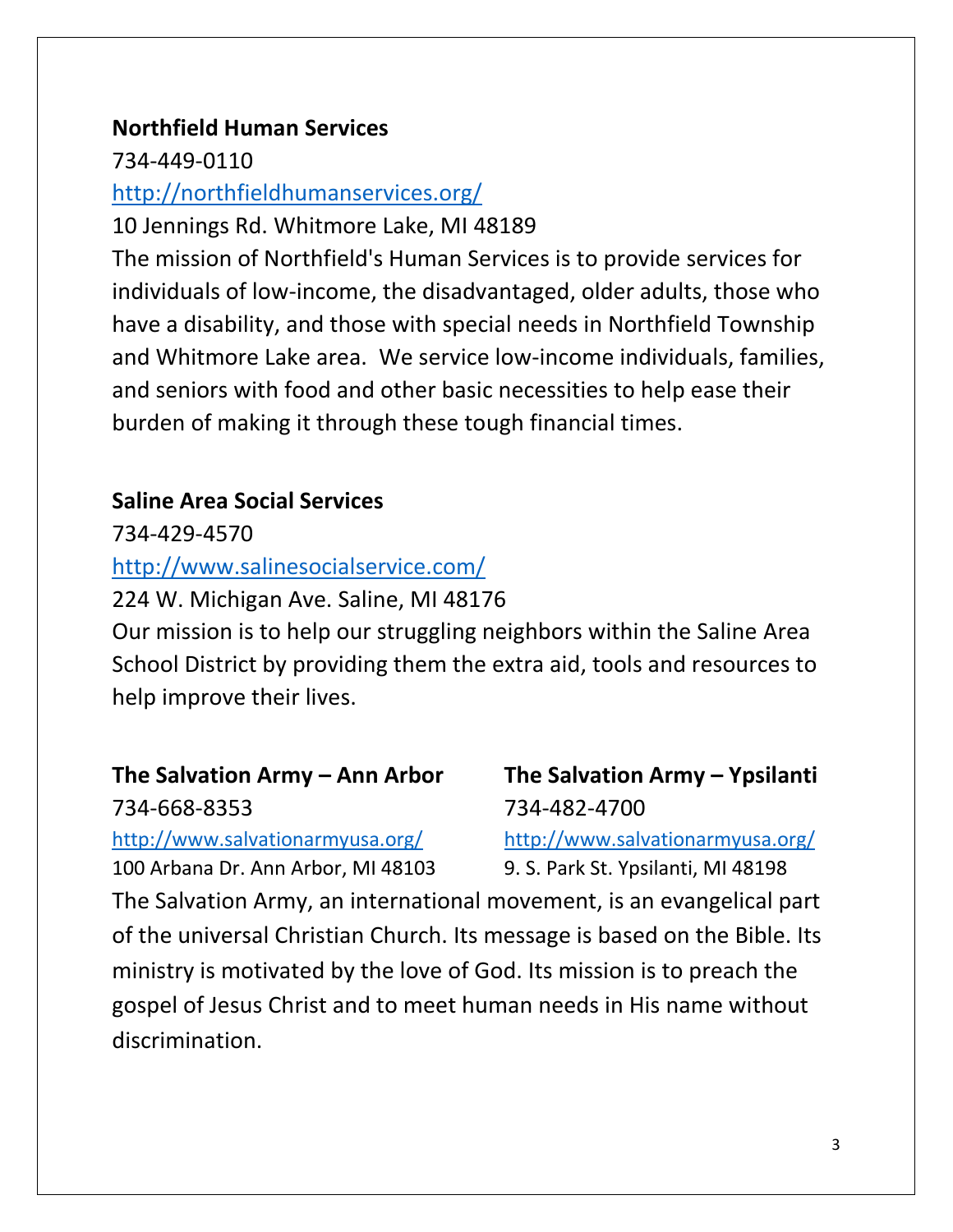## **SOS Crisis Services**

734-484-9945

# <http://www.soscs.org/>

101 S Huron St, Ypsilanti, MI 48197

SOS Community Services is a community-based nonprofit. We are dedicated to preventing and ending family homelessness in Washtenaw County through partnerships with caring individuals, local businesses and organizations, social service agencies and professionals.

# **Community Connections**

# **Big Brothers Big Sisters of Washtenaw County**

734-975-0933

# <http://www.bbbswashtenaw.org/>

2890 Carpenter Road, Suite 600, Ann Arbor MI 48108 The Mission of Big Brothers Big Sisters of Washtenaw County is to provide children facing adversity with strong and enduring, professionally supported 1-to-1 relationships that change their lives for the better, forever.

# **Bryant Community Center**

734-477-0292

# <http://canannarbor.org/bryant/>

3 W Eden Ct Ann Arbor, MI 48108

Bryant Community Center provides children, teen and adult programs. After-school and summer programs offer homework assistance, tutoring and academic enrichment, personal growth and life skills, and cultural and recreational activities. Bryant teens are eligible to participate in CAN's YouthWorks summer programs.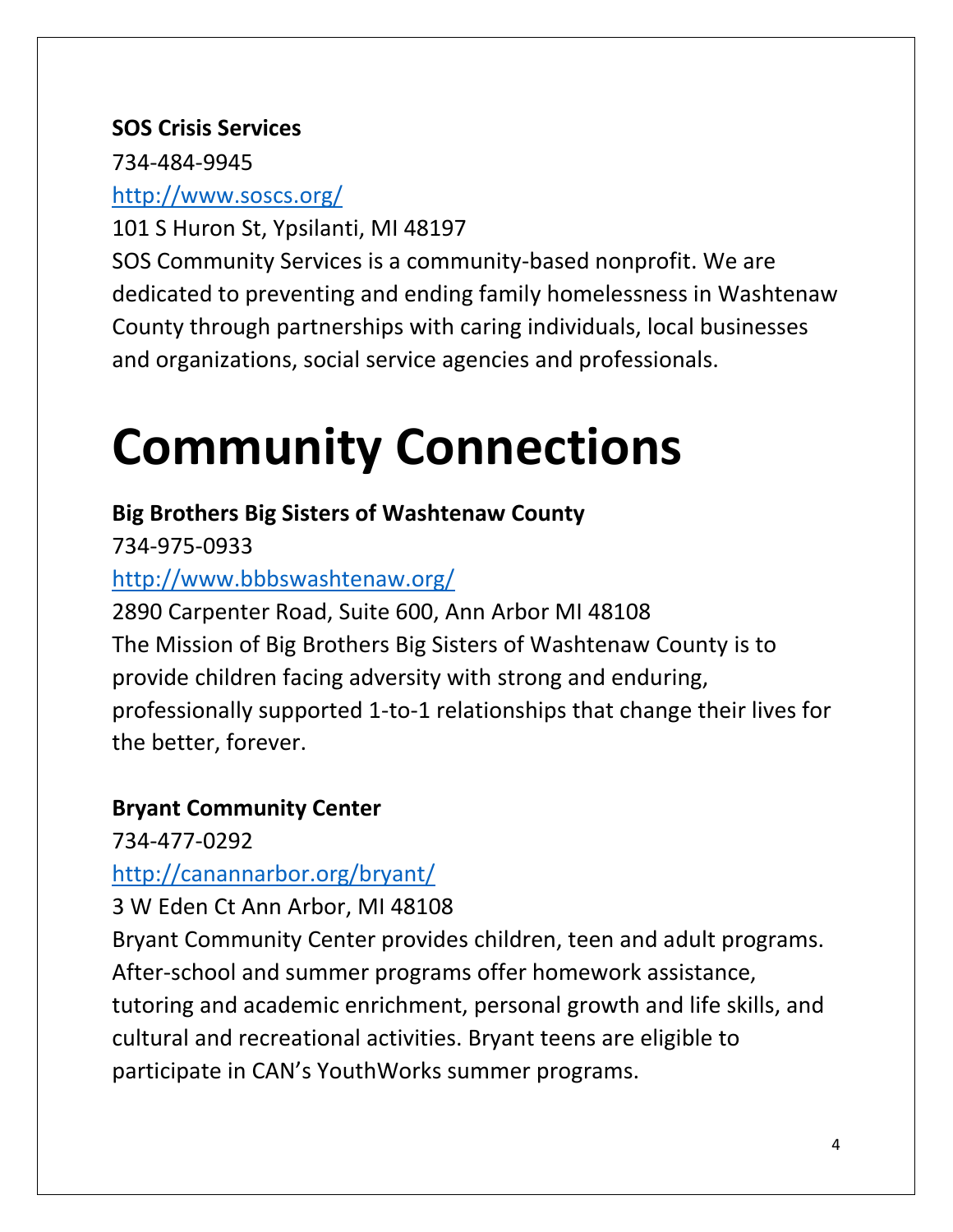## **Our House**

734-476-0600

## [http://www.ourhousemi.org](http://www.ourhousemi.org/)

Contact via email - cdunn@ourhousemi.org The Our House Mentoring Program consists of one-to-one and team mentoring. One-to-one mentoring matches trained, screened volunteer mentors with Our House teens who have aged out of the foster care system.

# **Ozone House Drop In Center**

734-485-2222

## [www.ozonehouse.org](http://www.ozonehouse.org/)

102 N. Hamilton, Ypsilanti, MI 48197 Hours: Monday, Tuesday, Wednesday, Friday 4p-6p and Thursday 4p-8p. Ages: 13-20

Ozone House, Inc. serves runaway and homeless youth, ages 10-20, and their families with a variety of free and voluntary services. These services include: individual and family counseling, emergency youth shelter, life skills training, transitional and independent living assistance, a teen substance abuse support group and a gay & lesbian youth support group.

# **Peace Neighborhood Center**

734-662-3564

1111 N. Maple Rd. Ann Arbor, MI 48103

# [www.peaceneighborhoodcenter.org](http://www.peaceneighborhoodcenter.org/)

Peace Neighborhood Center's mission is to provide programs for children, families, and individuals who are affected by social and economic problems. Peace helps people discover options, enhance skills, and make choices that lead to self-sufficiency and positive community involvement.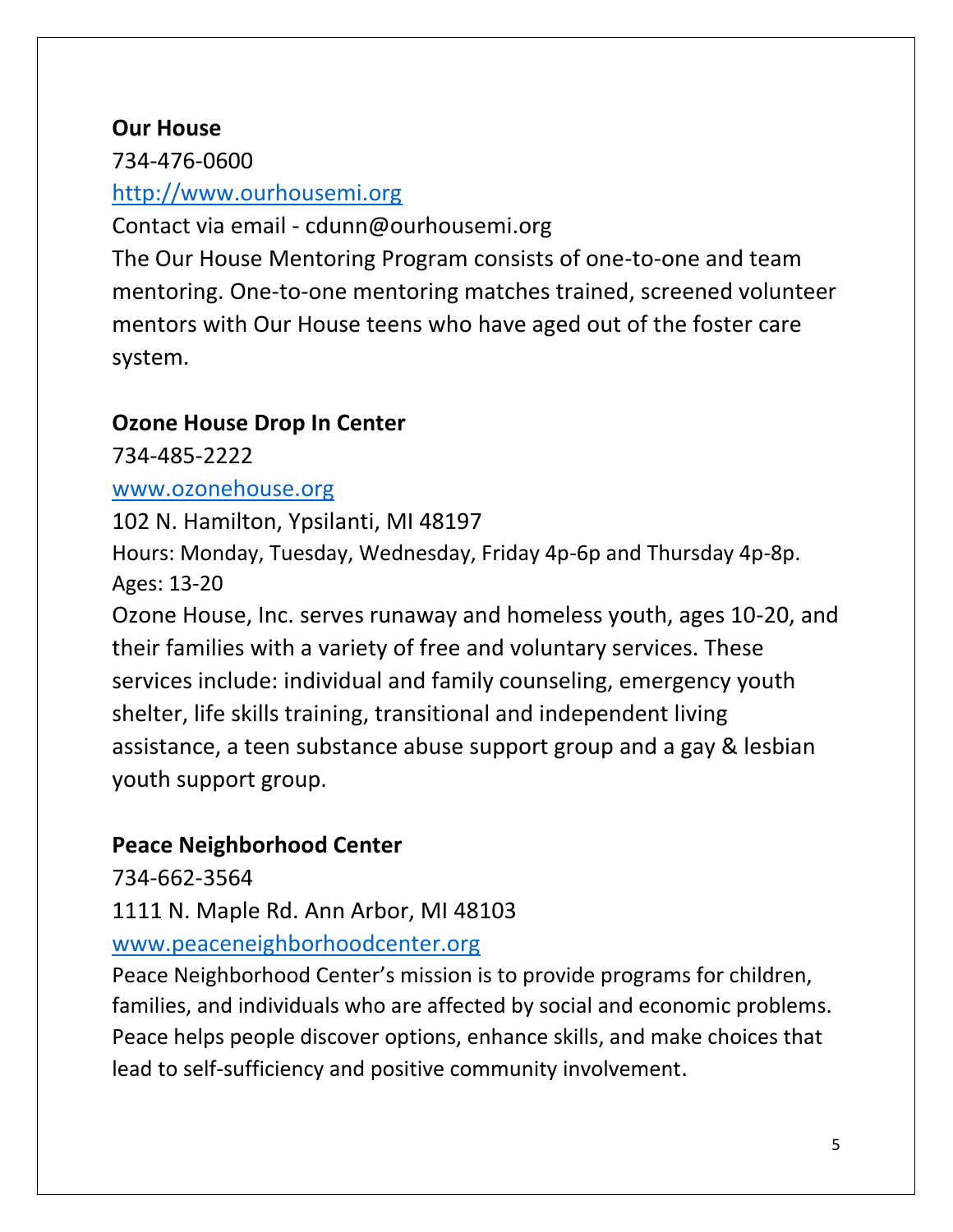## **The Ann Arbor YMCA**

734-996-9622

## <https://www.annarborymca.org/>

400 W. Washington, Ann Arbor, MI 48103

The Ann Arbor YMCA is a charitable association of men, women and children joined by a shared commitment to nurturing the potential of children and teens, promoting healthy living, and supporting our neighbors. Each day, we work to ensure that everyone, regardless of age, income or background, has the chance to learn, grow and thrive.

# **Dental**

# **Hope Dental Clinic**

734-480-9575

# [www.thehopeclinic.org/dentalclinic](http://www.thehopeclinic.org/dentalclinic)

518 Harriet Street Ypsilanti, MI 48197

Hope Dental Clinic provides general preventive and restorative care with compassion and dignity to those without dental insurance or the ability to pay for dental care.

# **University of Michigan School of Dentistry**

734-763-6933 [www.dent.umich.edu/patients](http://www.dent.umich.edu/patients) 1011 N. University Avenue Ann Arbor, MI 48109 Free dental care for most services.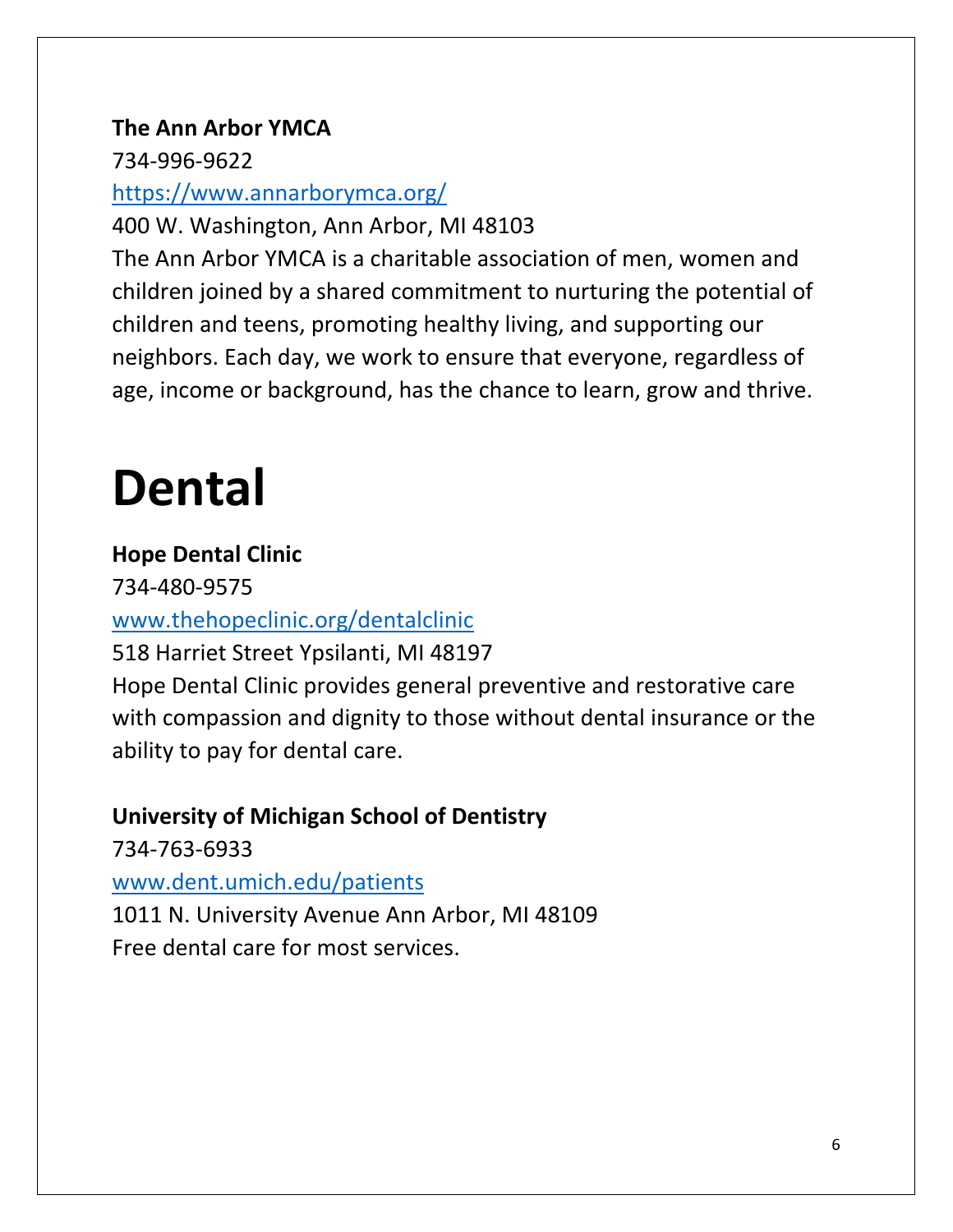## **Washtenaw County Dental Clinic**

877-313-6232

[http://www.ewashtenaw.org/government/departments/public\\_health/](http://www.ewashtenaw.org/government/departments/public_health/dental-clinic/washtenaw-county-dental-clinic) [dental-clinic/washtenaw-county-dental-clinic](http://www.ewashtenaw.org/government/departments/public_health/dental-clinic/washtenaw-county-dental-clinic)

111 North Huron Street Ypsilanti, MI 48197

The Washtenaw County Dental Clinic proudly serves adults and children who are uninsured and low income, or who are enrolled in Medicaid, MIChild or Healthy Kids.

# **Community Dental Center**

734-998-9640 <http://media.dent.umich.edu/cdc>

406 N. Ashley Ann Arbor, MI 48103

Community Dental Center is a non-profit dental center providing quality, comprehensive dental care to all Washtenaw County residents and seek ways to address the challenges of those limited by finances, physical conditions or other factors. Our experienced, caring staff provides the highest level of dental care so that our patients can achieve a state of enduring good oral health.

# **Domestic Violence**

# **Safe House Center**

734-995-5444

## [www.safehouse.org](http://www.safehouse.org/)

4100 Clark Road Ann Arbor, MI 48105

Safe House Emergency shelter and support services to victims of domestic violence. Legal advocacy and free counseling, both individual and groups. \*24 hour crisis line.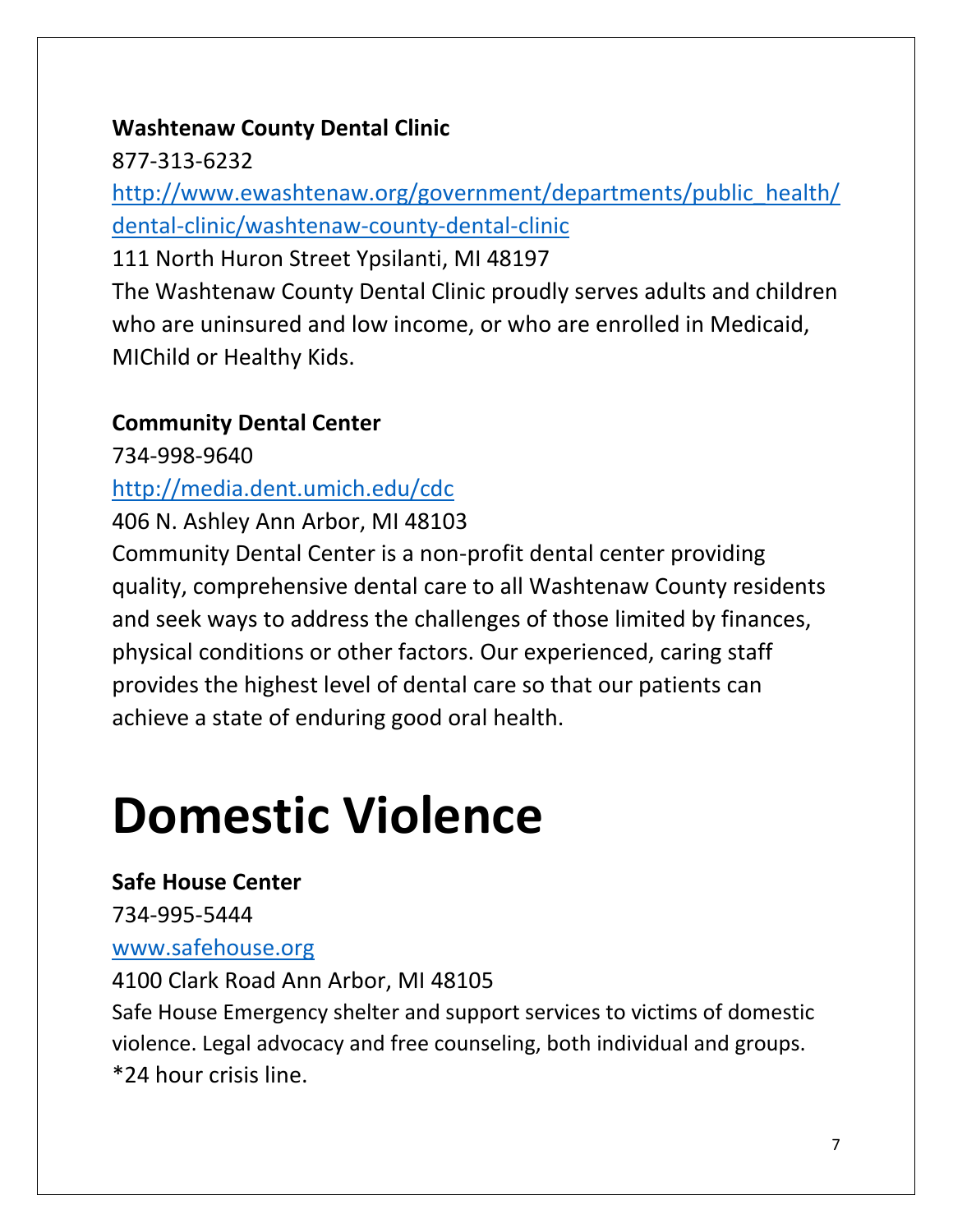# **Education**

# **Education Project for Homeless Youth**

734-994-8100, x1518 or EPHYContact@washtenawisd.org <http://www.washtenawisd.org/services/k-12-student-services> 1819 South Wagner Ann Arbor, MI 48103 Most students access our services through their school, a shelter or community agency, where they fill out our Referral Paperwork. If there is an emergency (for instance, an eligible student has been denied immediate enrollment or a family has no transportation to get to a school), families can call our offices directly.

## **826 Michigan**

734-761-3463

# <http://www.826michigan.org/our-programs/tutoring/>

115 E. Liberty Street Ann Arbor, MI 48104

826michigan is proud to offer a completely free tutoring program for students between 8 and 18 years old. "Drop-in" means that students may arrive at any time while the program is running and receive homework help from one of our tutors. Students are not required to pre-register. Like all 826michigan programs, it is free to participate.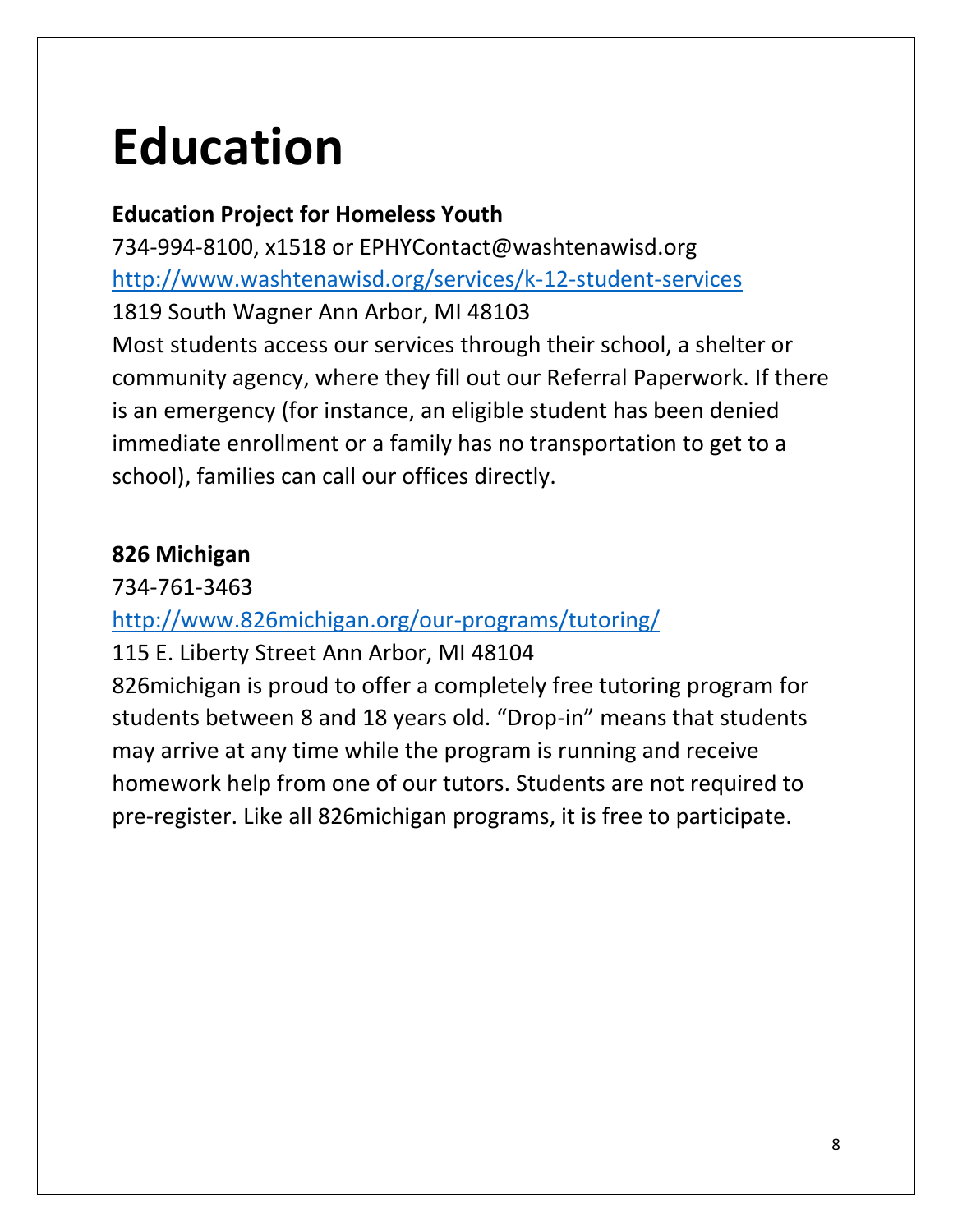## **Student Advocacy Center**

734-482-0489

## <http://www.studentadvocacycenter.org/>

124 Pearl St., Ste. 504 Ypsilanti, MI 48197

The Student Advocacy Center of Michigan works to assist our most vulnerable students stay in school, realize their rights to a quality public education, and experience success. We provide education advocacy and support, education mentoring, dropout prevention and family support with a focus on economically disadvantaged youth, youth in foster care or a homeless situation, students with mental illness, youth impacted by school discipline and zero tolerance, and youth facing barriers to enrolling in or attending school. Intakes are conducted Monday, Tuesday, Thursday and Friday mornings from 9 a.m.-2 p.m. Our intake specialists are very busy and will do their best to get back to you within 48 hours. We do our best to get back with parents calling about expulsion within 24 hours. We accept cases based on student need, advocate availability and alignment with our agency priorities.

## **W-A-Y Academy –Washtenaw Campus**

734-249-9929

[http://www.wayacademy.net/acad\\_wash\\_overview.php](http://www.wayacademy.net/acad_wash_overview.php) 555 Briarwood Circle Suite 105 Ann Arbor, MI 48108 Personalized support through the WAY model, 24/7 Live Access to highly qualified teachers. Learn anytime, anywhere, and any way online and in the lab 365 days. Face to Face learning in the lab in 1 to 1 and small groups. Students are provided with technology to work online from home.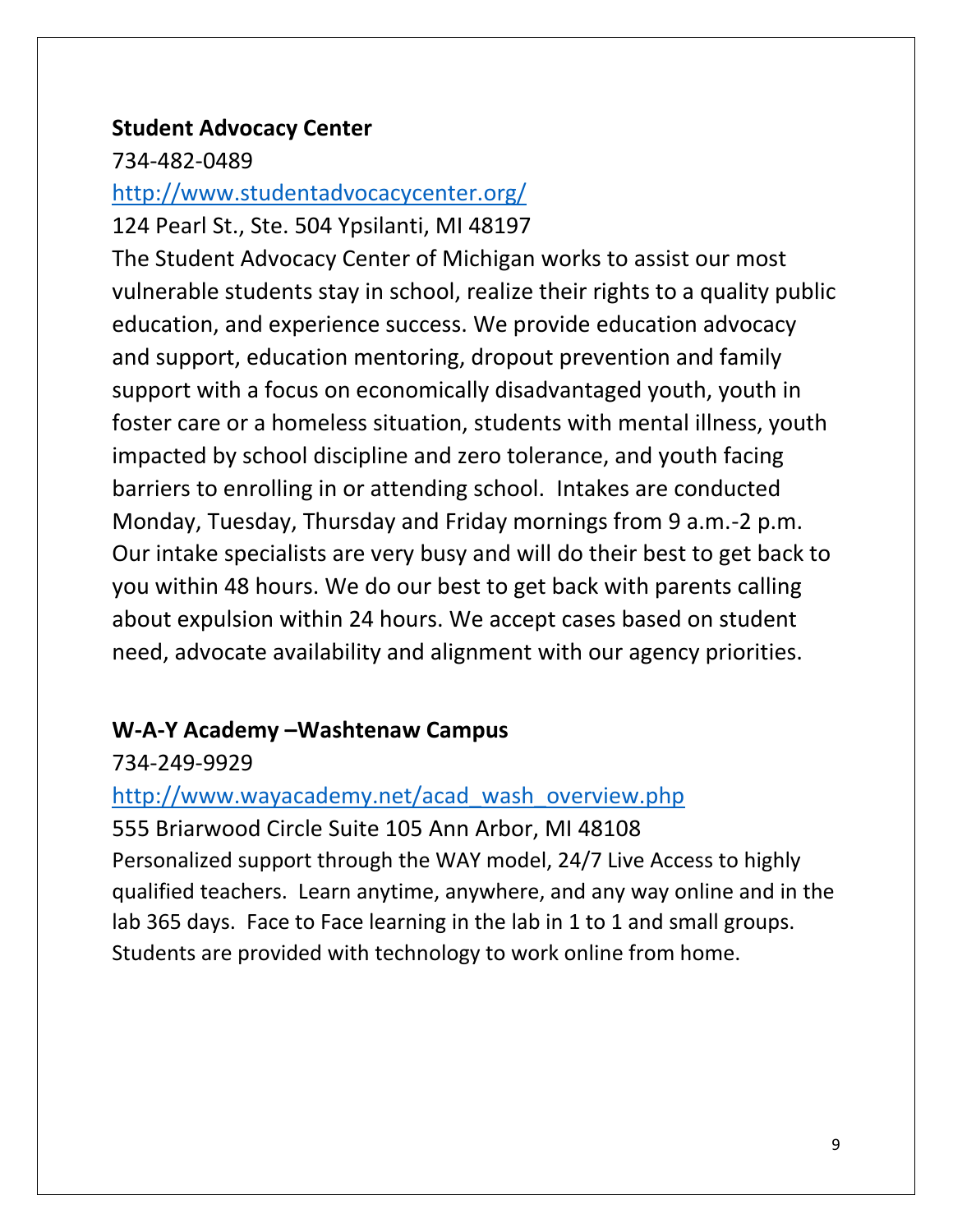# **Washtenaw Alliance for Virtual Education-WAVE**

## 734-761-7027

## <http://www.wavewashtenaw.org/>

301 West Michigan Avenue Suite 201 Ypsilanti, MI 48197 The Washtenaw Alliance for Virtual Education is a free, public high school program for students in Washtenaw County school districts.The program offers a flexible, student-centered, project-based approach to learning for students who need an alternative to the traditional high school model. Support is provided through an advisory teacher and online content support teachers. Staff work together to design and administer an academic program that meets the state standards and prepares each student for further education and career skills.

## **WSC Academy- Ypsilanti Campus**

# 734-794-0218 or 800-966-9616 <http://wsc-academy.org/>

855 Jefferson Street Ypsilanti, MI 48197

WSC Academy is a Tuition-Free, Public Charter School serving students in grades 9-12. WSC Academy offers a non-traditional curriculum combing online courses, teacher led class sessions, and Project Based Learning (PBL) in a technology enriched classroom. We believe in offering quality education in an encouraging learning environment to provide students with the opportunity to be successful in the classroom and beyond. We are dedicated to assisting students and their families with academic and vocational needs that have not been met in the traditional classroom. The curriculum at WSC Academy follows the guidelines of the Michigan Merit Curriculum (MMC). Students enrolled at WSC Academy will need 18 credit hours to graduate. Students who are college bound will be provided with guidance to graduate with 22 credits.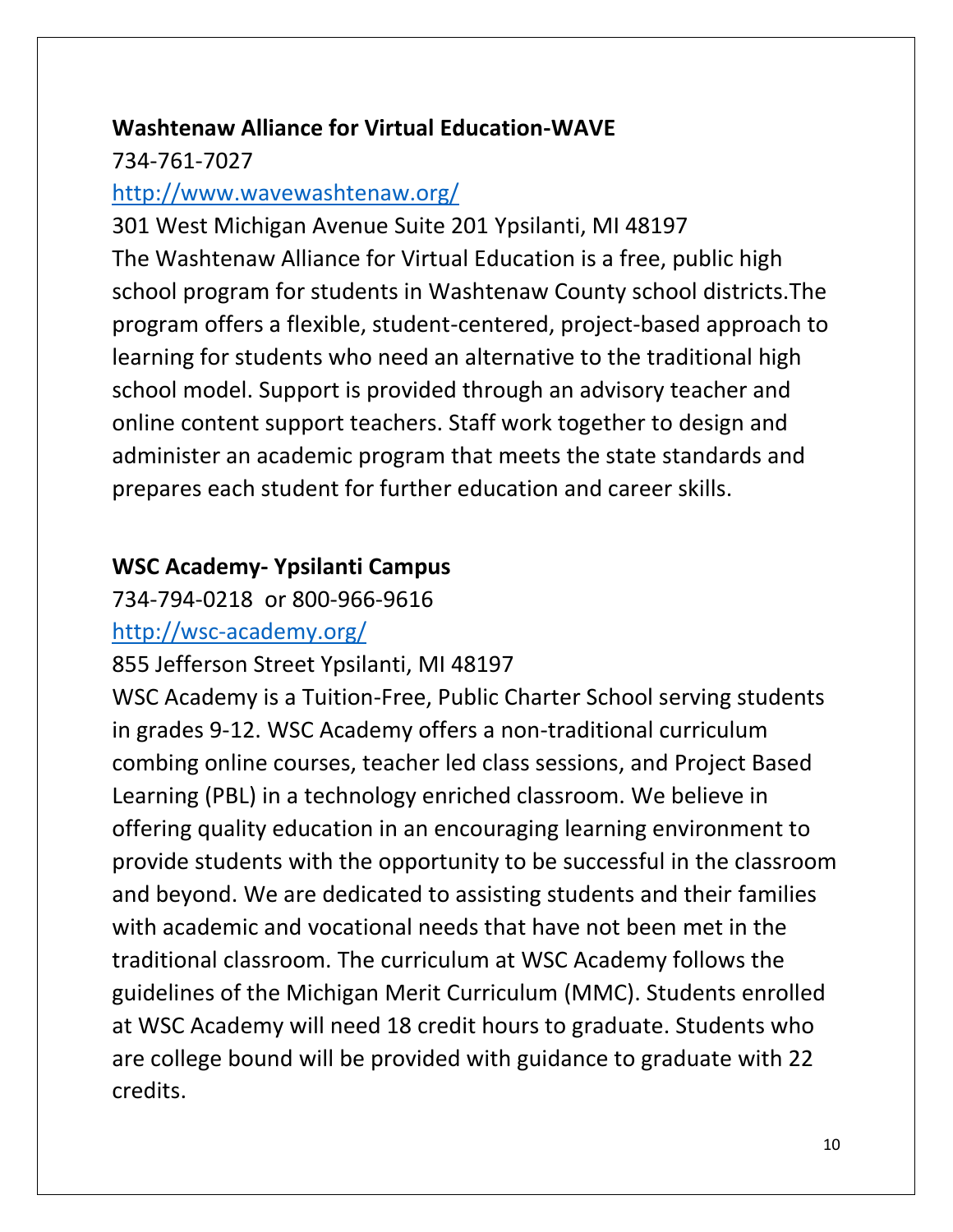# **Washtenaw County Community College- GED Prep**

734-677-5006

<http://www.wccnet.edu/services/adulttransitions/>

4800 E Huron River Dr. Ann Arbor, MI 48105 WCC offers GED prep classes every fall, winter, and spring/summer semester on the main campus and at its Harriet Street Center in Ypsilanti. The class costs \$30.

# **Eastern Michigan University-Mentorship Access Guidance in College MAGIC**

734-487-0899

# <http://www.emich.edu/magic/>

301 Pierce Hall Ypsilanti, MI 48197

MAGIC is a campus based support program that exists to increase the graduation rates among students who have experienced foster care or homelessness by removing barriers that interfere with academic success and the process of becoming an independent adult.

# **University of Michigan- Blavin Scholars Program**

734-764-7420

# <https://blavinscholars.umich.edu/>

B420 Pierpont Commons Ann Arbor, Michigan 48109 The Blavin Scholarship and Program provides students who have experienced time in foster care with comprehensive support in navigating and maximizing their college experience as they pursue a bachelor's degree at the University of Michigan.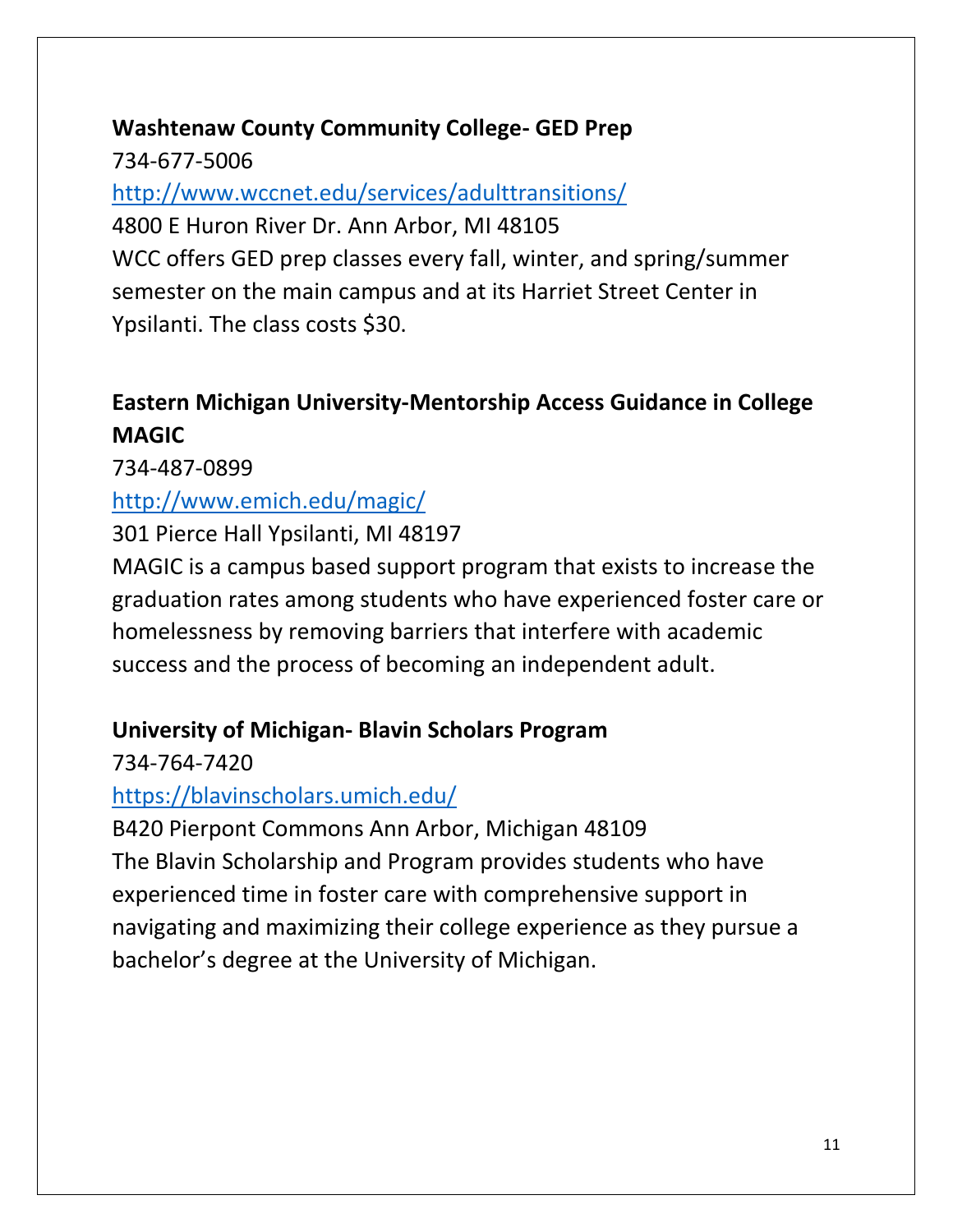# **Employment**

#### **Ozone House's WorkZone Program**

734-485-2222

#### [www.ozonehouse.org](http://www.ozonehouse.org/)

102 N. Hamilton, Ypsilanti, MI 48197

An intensive employment training and paid internship program for homeless and at-risk youth ages 18-20, prepares youth for their first job by providing: Employment training focused on resume-writing, interviewing, and professional workplace behavior, a 100-hour paid internship at a local business, nonprofit or company and case management to address homelessness and other external barriers to employment.

\*24 Hour Crisis Line

#### **Manpower**

## 734-665-3757

#### [www.us.manpower.com](http://www.us.manpower.com/)

231 Little Lake Dr. Ann Arbor, MI 48103

Manpower helps both job seekers and employers meet their employment needs. We focus on matching the right individual to the right job - faster and with better results.

#### **Michigan Rehabilitation Services (MRS)**

734-677-1125

#### <http://www.michigan.gov/mdhhs>

3810 Packard Rd., Suite 170 Ann Arbor, MI 48108

Michigan Rehabilitation Services (MRS) partners with individuals and employers to achieve quality employment outcomes and independence for individuals with disabilities.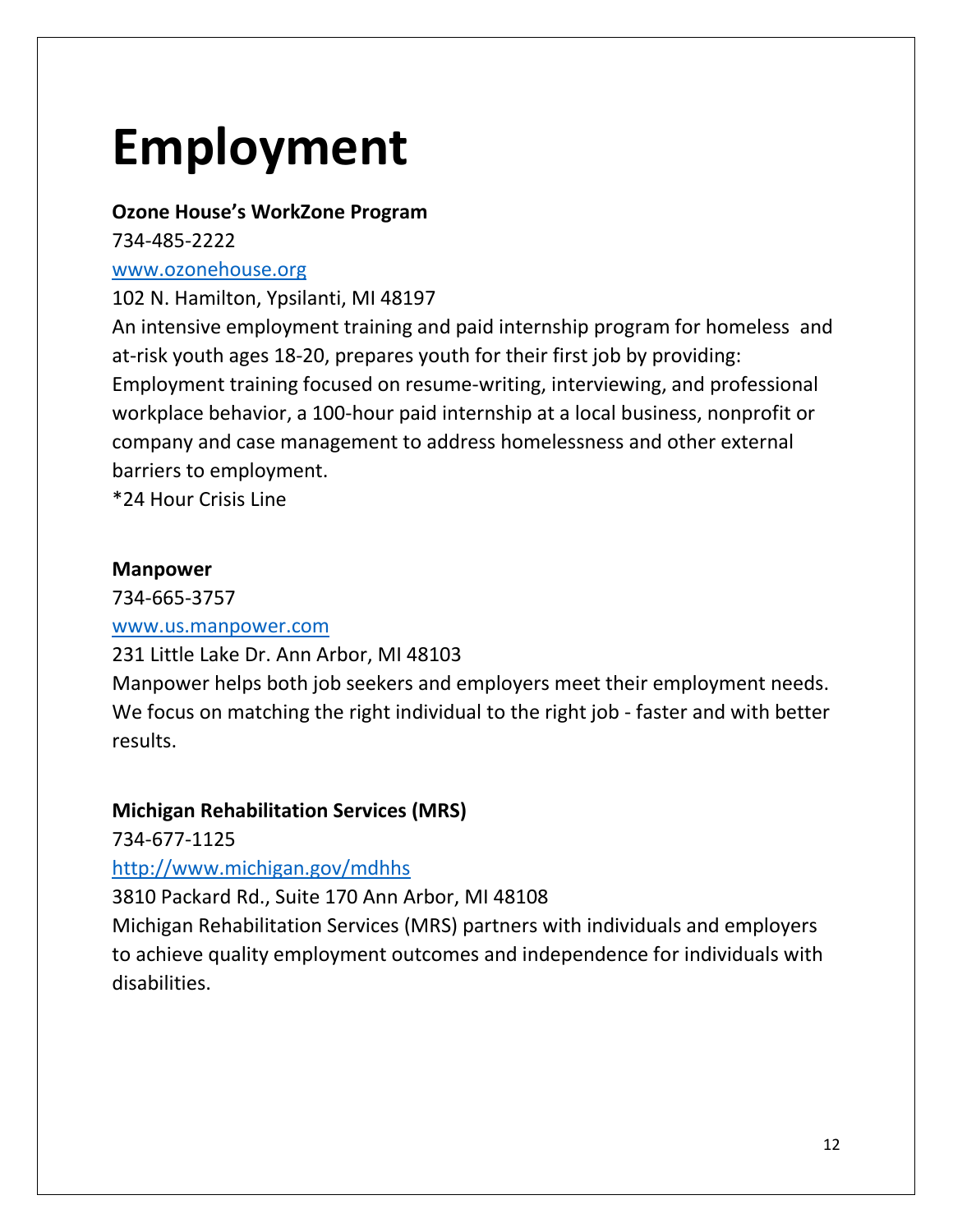#### **Washtenaw County Michigan Works!**

734-544-6799

[www.ewashtenaw.org/workforcedev](http://www.ewashtenaw.org/workforcedev)

301 W. Michigan Ave., 2nd Floor Ypsilanti, MI 48197 A state-of-the-art facility available to everyone in the community who is interested in exploring career options, searching for a new job, going back to school for retraining, or starting a business.

# **Financial**

## **Washtenaw County MSU Extension**

734-222-9595

Information and education assistance related to the following topics and local initiative.

## **Washtenaw Housing Education Partners (WHEP)**

[http://www.ewashtenaw.org/government/departments/community-and](http://www.ewashtenaw.org/government/departments/community-and-economic-development/housing-and-community-infrastructure/home-buyer-program/Homebuyer%20Education%20Program)[economic-development/housing-and-community-infrastructure/home-buyer](http://www.ewashtenaw.org/government/departments/community-and-economic-development/housing-and-community-infrastructure/home-buyer-program/Homebuyer%20Education%20Program)[program/Homebuyer%20Education%20Program](http://www.ewashtenaw.org/government/departments/community-and-economic-development/housing-and-community-infrastructure/home-buyer-program/Homebuyer%20Education%20Program)

## **Foreclosure Prevention Information**

[http://www.ewashtenaw.org/government/departments/community-and](http://www.ewashtenaw.org/government/departments/community-and-economic-development/housing-and-community-infrastructure/home-buyer-program/Foreclosure%20Prevention)[economic-development/housing-and-community-infrastructure/home-buyer](http://www.ewashtenaw.org/government/departments/community-and-economic-development/housing-and-community-infrastructure/home-buyer-program/Foreclosure%20Prevention)[program/Foreclosure%20Prevention](http://www.ewashtenaw.org/government/departments/community-and-economic-development/housing-and-community-infrastructure/home-buyer-program/Foreclosure%20Prevention)

## **Home Maintenance and Repair**

[http://www.ewashtenaw.org/government/departments/community-and](http://www.ewashtenaw.org/government/departments/community-and-economic-development/housing-and-community-infrastructure/home-buyer-program/Home%20Maintenance%20Resources)[economic-development/housing-and-community-infrastructure/home-buyer](http://www.ewashtenaw.org/government/departments/community-and-economic-development/housing-and-community-infrastructure/home-buyer-program/Home%20Maintenance%20Resources)[program/Home%20Maintenance%20Resources](http://www.ewashtenaw.org/government/departments/community-and-economic-development/housing-and-community-infrastructure/home-buyer-program/Home%20Maintenance%20Resources)

## **Financial Literacy Resources**

[http://www.ewashtenaw.org/government/departments/extension/ex\\_extfamil.h](http://www.ewashtenaw.org/government/departments/extension/ex_extfamil.html) [tml](http://www.ewashtenaw.org/government/departments/extension/ex_extfamil.html)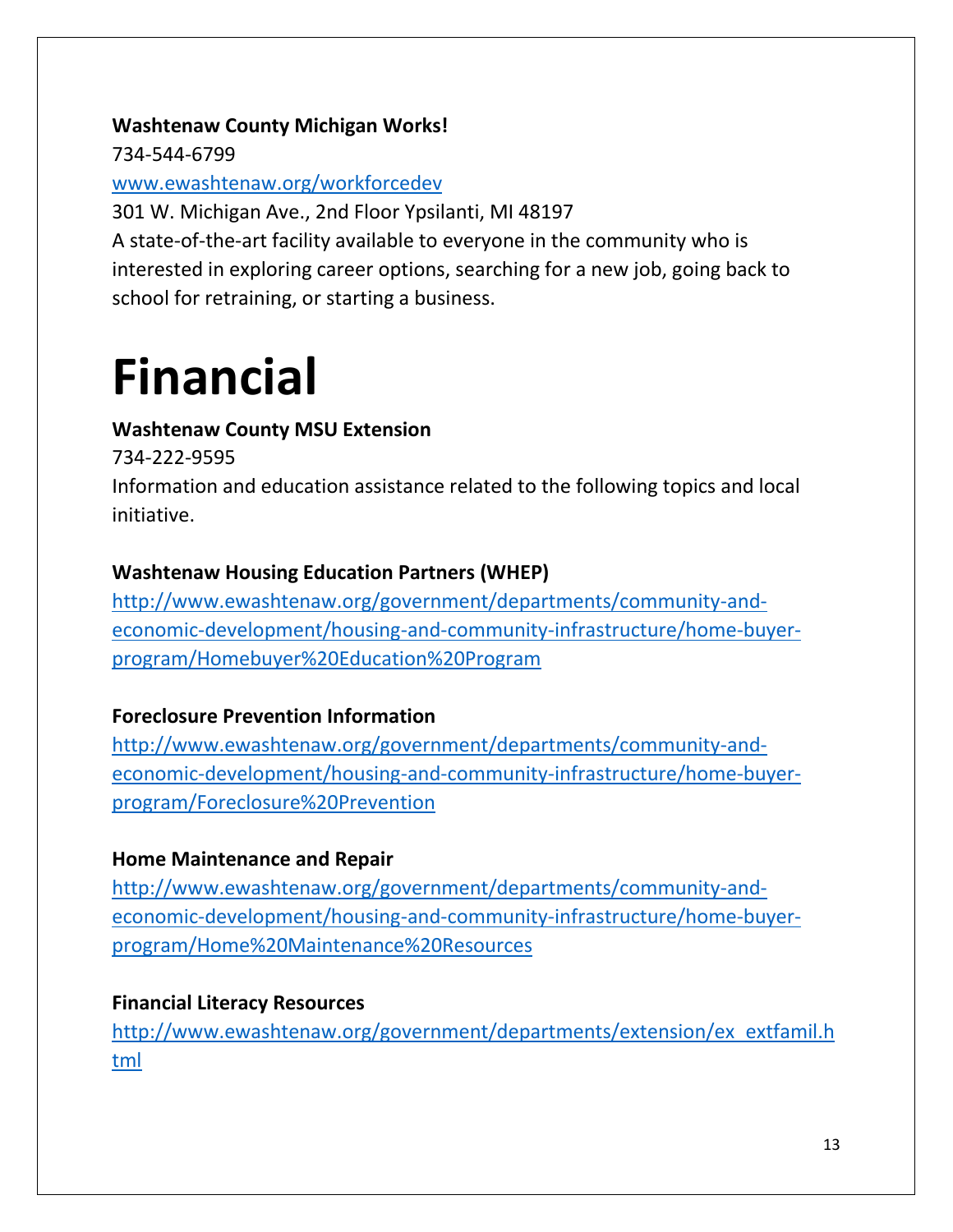#### **Building Successful Neighborhoods**

[http://www.ewashtenaw.org/government/departments/extension/CommDevelo](http://www.ewashtenaw.org/government/departments/extension/CommDevelopment/Building%20Successful%20Neighborhoods) [pment/Building%20Successful%20Neighborhoods](http://www.ewashtenaw.org/government/departments/extension/CommDevelopment/Building%20Successful%20Neighborhoods)

# **Housing**

#### **Housing Access for Washtenaw County (HAWC)**

734-961-1999

#### [www.housingaccess.net](http://www.housingaccess.net/)

HAWC is Washtenaw County's central intake for individuals and families who are homeless or at-risk of homelessness. The central intake is the single point of entry for all emergency shelters and housing resources that are available to serve people experiencing homelessness in the county. Residents of Washtenaw County may call HAWC for housing assistance, information and/or referral. Please note: there is a severe shortage of housing resources in Washtenaw County and HAWC is not able to help all people who are experiencing a housing crisis.

#### **Ozone House**

734-662-2222 [www.ozonehouse.org](http://www.ozonehouse.org/)

#### 1705 Washtenaw Ave., Ann Arbor, MI 48104

Ozone House is a community-based, nonprofit agency that helps young people lead safe, healthy, and productive lives through intensive intervention and prevention services. Free confidential counseling and case management services for ages 18 to 20. Miller House Transitional Living Program for youth ages 17-20 who do not have a stable or safe home may stay at Miller House for up to 18 months. Residents must attend school and/or be employed, and they participate in case management, life skills training, counseling, paying "rent" each month that goes into a savings account. Safe Stay offers a welcoming place for youth ages 10- 17 who need a safe place to stay or a break from conflict at home. \*24 Hour Crisis Line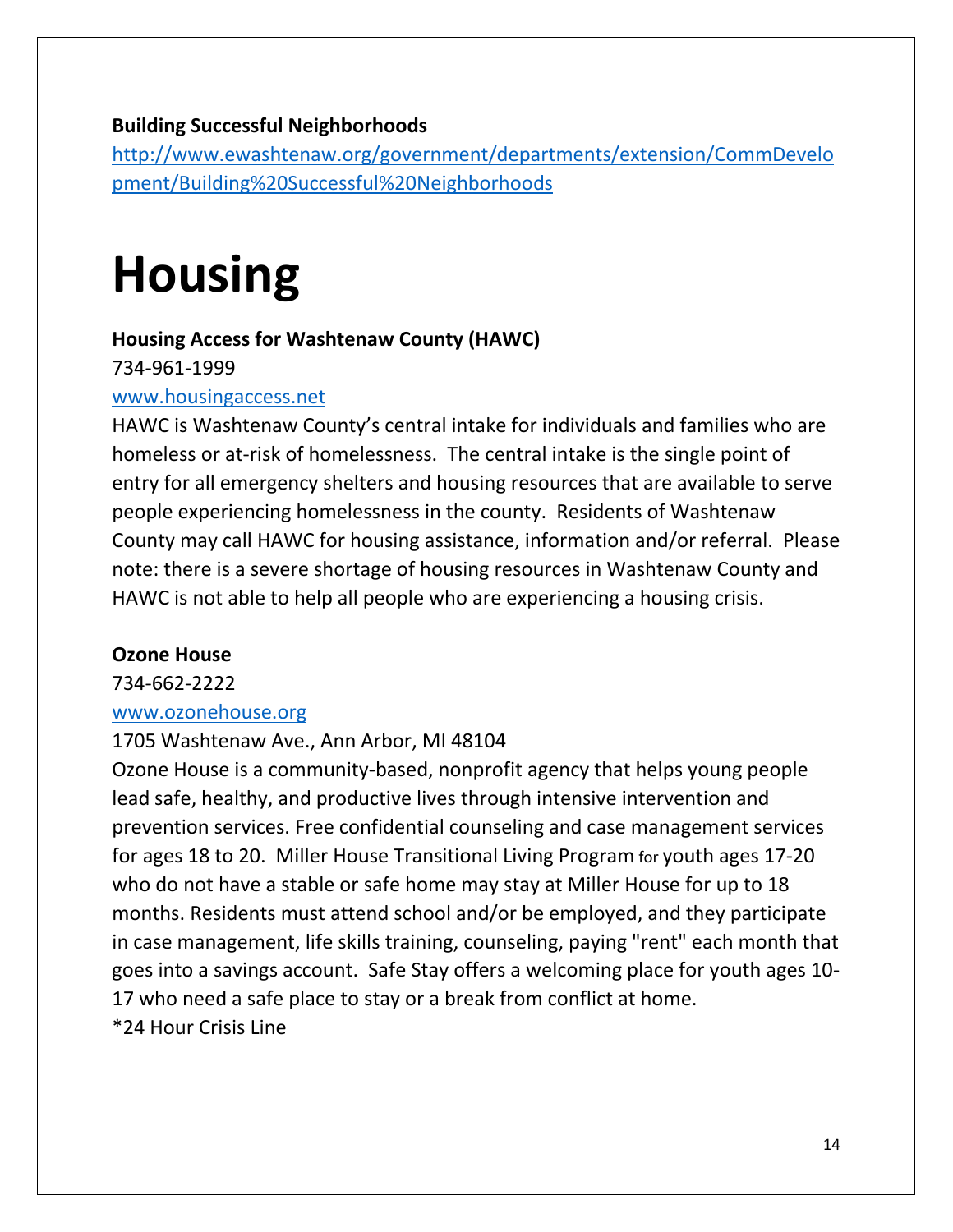# **Legal Services**

#### **Legal Services of South Central Michigan** 734-665-6181

## <http://lsscm.org/>

420 N 4th Ave, Ann Arbor, MI 48104 Provides free legal advice and representation in certain civil cases to approximately 10,000 low income persons and senior citizens (regardless of income) each year.

# **Mental Health**

## **ACCESS (Washtenaw County Community Mental Health)**

800-440-7548

The central entry point for all Washtenaw County Medicaid eligible uninsured children and adults requesting mental health and/or substance abuse information and services at Community Support and Treatment Services (CSTS) and Youth and Family Services.

## **Psychiatric Emergency Services (U of M Hospital)**

734-936-5900

## [www.psych.med.umich.edu/pes](http://www.psych.med.umich.edu/pes)

1500 E. Medical Center Drive, Ann Arbor, MI 48109

Psychiatric Emergency Services (PES) provides emergency/urgent walk-in evaluation and crisis phone services available 24 hours a day, 7 days a week, for people of all ages. The following services are provided; psychiatric evaluation, treatment recommendations; crisis intervention; screening for inpatient psychiatric hospitalization and mental health and substance abuse treatment referral information. Psychiatric Emergency Services is a joint program with the Department of Psychiatry and the Washtenaw Community Health Organization (WCHO).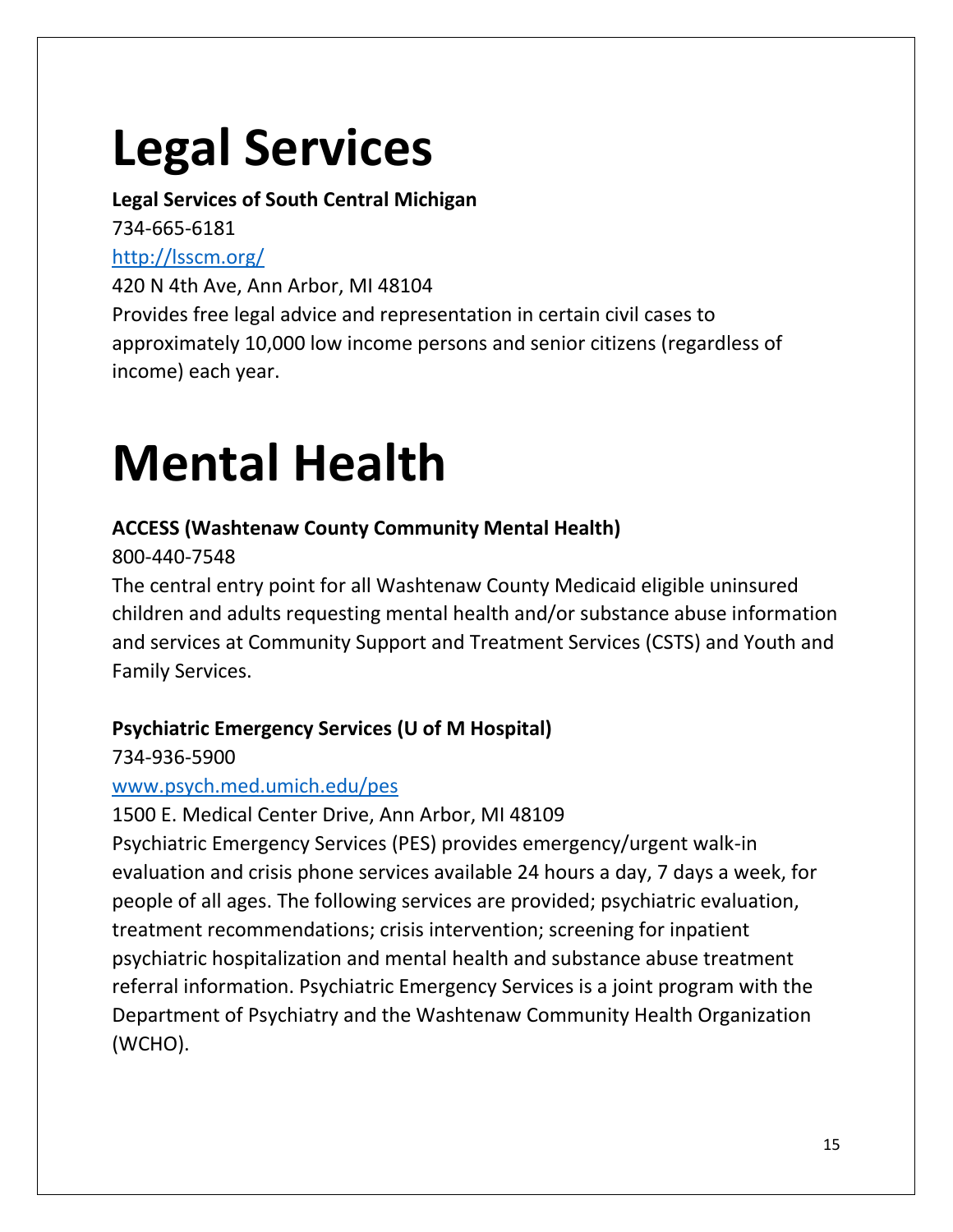#### **Ozone House**

734-662-2222

#### [www.ozonehouse.org](http://www.ozonehouse.org/)

#### 1705 Washtenaw Ave., Ann Arbor, MI 48104

Ozone House is a community-based, nonprofit agency that helps young people lead safe, healthy, and productive lives through intensive intervention and prevention services. Free confidential counseling and case management services for ages 10 to 20.

\*24 Hour Crisis Line

#### **Catholic Social Services**

734-926-0155 <http://csswashtenaw.org/>

## 4925 Packard Road Ann Arbor, MI 48108

Licensed social workers and psychologists offer families, couples and individuals in-depth assessment and short-term, solution focused therapy designed for the specific needs of each client. Substance abuse assessment and treatment are also available. When appropriate, the program provides on-site psychiatric evaluation and medication monitoring.

## **St. Joseph Mercy**

734-712-2762

#### <http://www.stjoesannarbor.org/psychiatricaccess>

5301 McAuley Drive Ypsilanti, MI 48197

St. Joseph Mercy Psychiatric Access provides evaluations for adults with mental health and chemical dependency problems and makes recommendations for ongoing care. Patients are evaluated in the Emergency Department.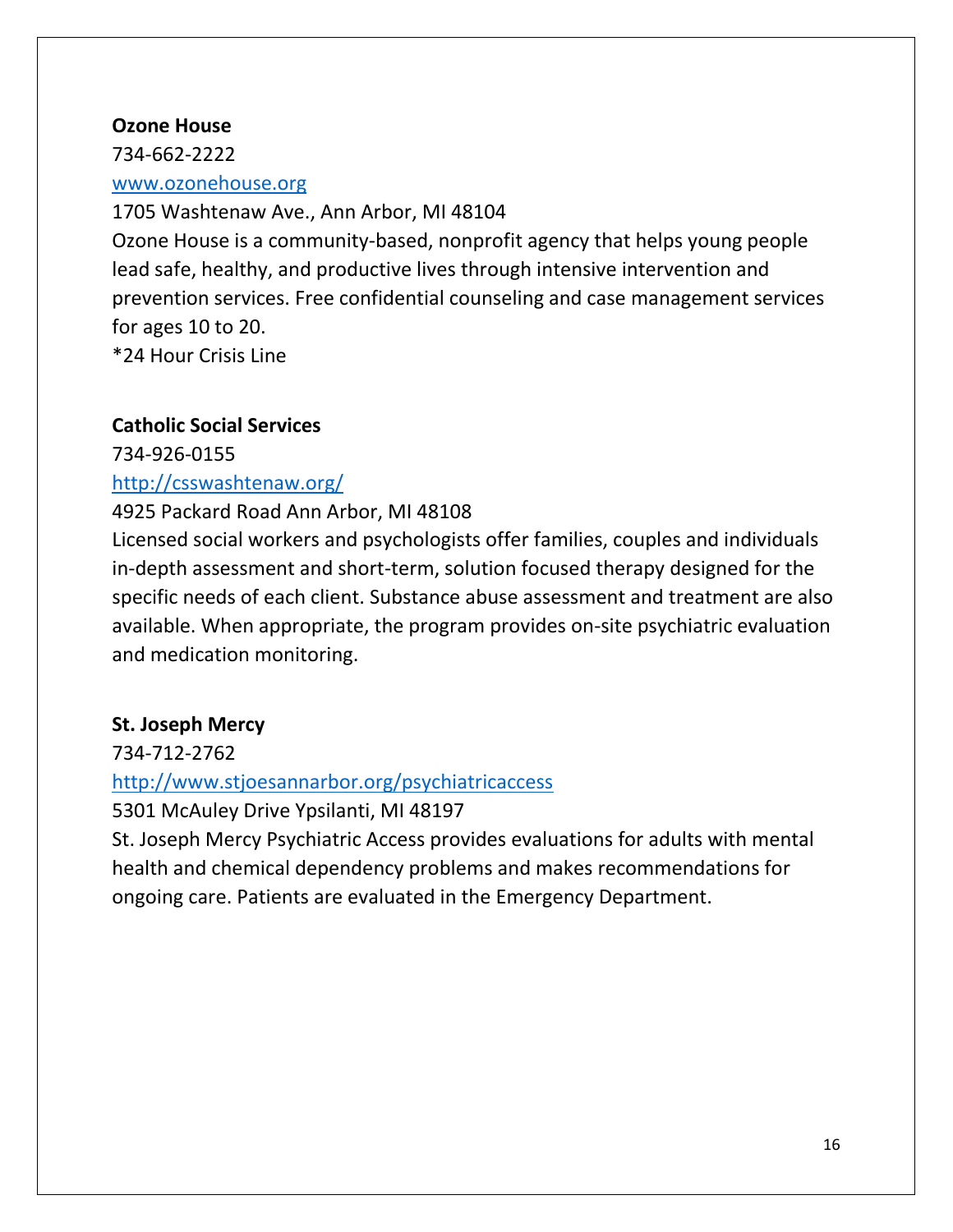#### **Corner Health**

734-484-3600

#### [www.cornerhealth.org](http://www.cornerhealth.org/)

47 N. Huron St. Ypsilanti, MI 48197 Provides high-quality primary health care, education and support for young people, ages 12-21 and their children.

# **Parenting**

### **Child Care Network**

734-975-1840

<http://www.childcarenetwork.org/>

3941 Research Park Dr., Ann Arbor, MI 48108

Child Care Network is a non-profit organization whose mission has served the Michigan community since 1971 by helping families find care, helping families pay for care, and helping early learning professionals provide quality child care. Since our beginning, more than 10,000 children have had access to quality early learning experiences in the Southeastern Michigan counties of Genesee, Hillsdale, Jackson, Lenawee, Livingston, Monroe and Washtenaw.

## **Early On**

800-327-5966

#### [www.1800earlyon.org](http://www.1800earlyon.org/)

1819 S Wagner Rd, Ann Arbor, MI

Washtenaw Early On provides early intervention services for children and families where there is a developmental delay, health concern, or the child is at risk for delay. Services include home visiting, speech and language therapy, and referral to community resources.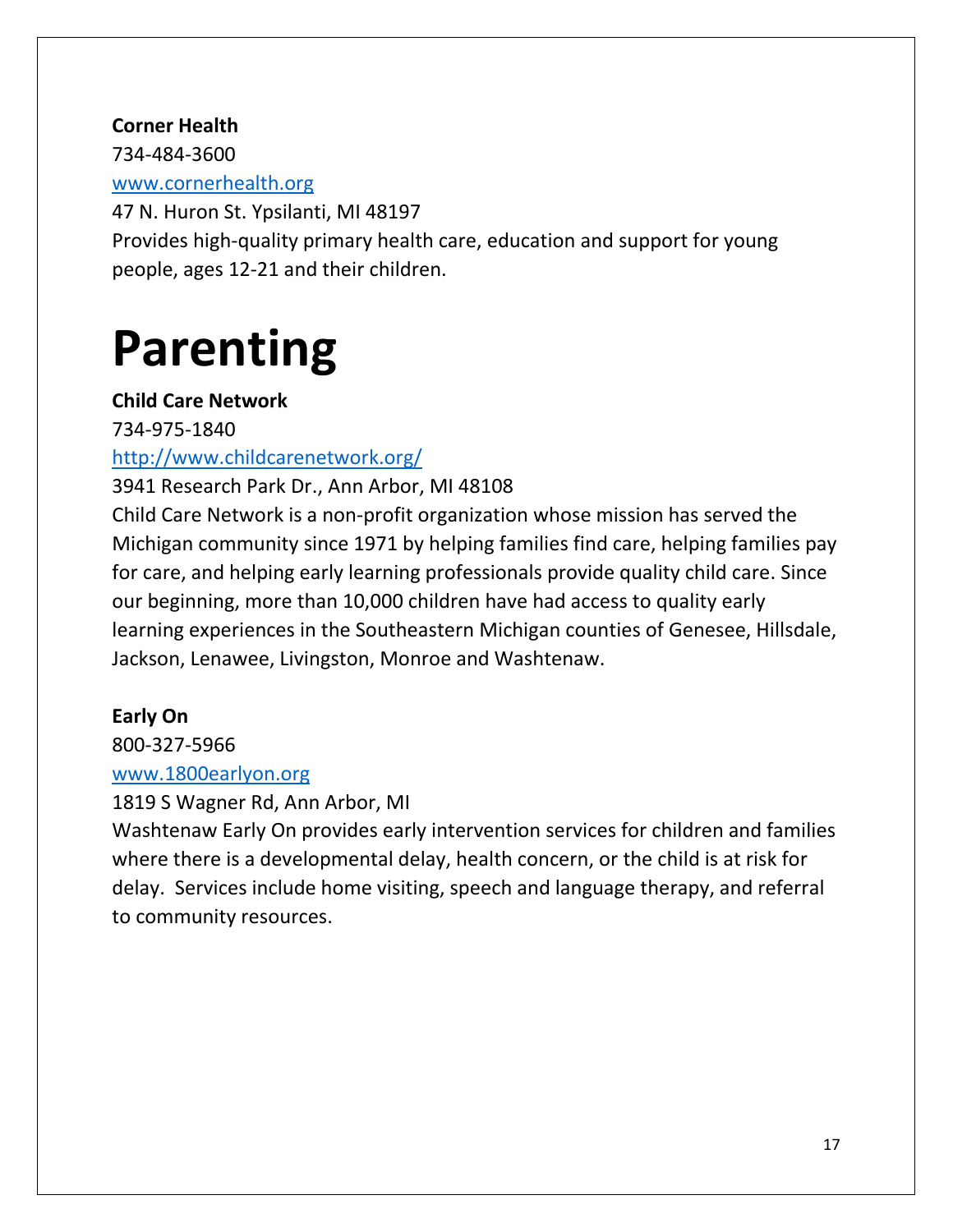#### **MDHHS Child Care Assistance**

#### [https://www.michigan.gov/mdhhs/0,5885,7-339-71547\\_73804---,00.html](https://www.michigan.gov/mdhhs/0,5885,7-339-71547_73804---,00.html)

If you cannot afford child care, payment assistance is available. Apply online at michigan.gov/mibridges. To learn more about the assistance offered through the Child Development and Care (CDC) Program, visit our partners at Michigan Department of Education at michigan.gov/childcare to learn more about resources available to you and your child.

#### **The Corner Health Center**

734-484-3600

#### <http://www.cornerhealth.org/>

47 N. Huron Street, Ypsilanti, MI 48197

The Corner's mission is to provide judgement-free, high-quality, affordable health services to young people aged 12 through 25.

The Corner offers a full range of health care, mental health and supportive services for young people as they transition to adulthood. Corner staff—including physicians, nurses, psychiatrists, social workers, nutritionists and health educators—are well versed in the unique issues that young people experience.

#### **Washtenaw County Head Start**

800-777-2861

### [http://www.washtenawisd.org/departments/early-childhood/free-quality](http://www.washtenawisd.org/departments/early-childhood/free-quality-preschool)[preschool](http://www.washtenawisd.org/departments/early-childhood/free-quality-preschool)

The Washtenaw County Quality Preschool Partnership is a collaboration of school districts and community-based providers who offer state (GSRP) and federal (Head Start) funded preschool services for low to moderate income families. All the partner agencies are committed to supporting families and ensuring that every preschool child enters kindergarten ready to learn. These programs offer a quality educational preschool experience.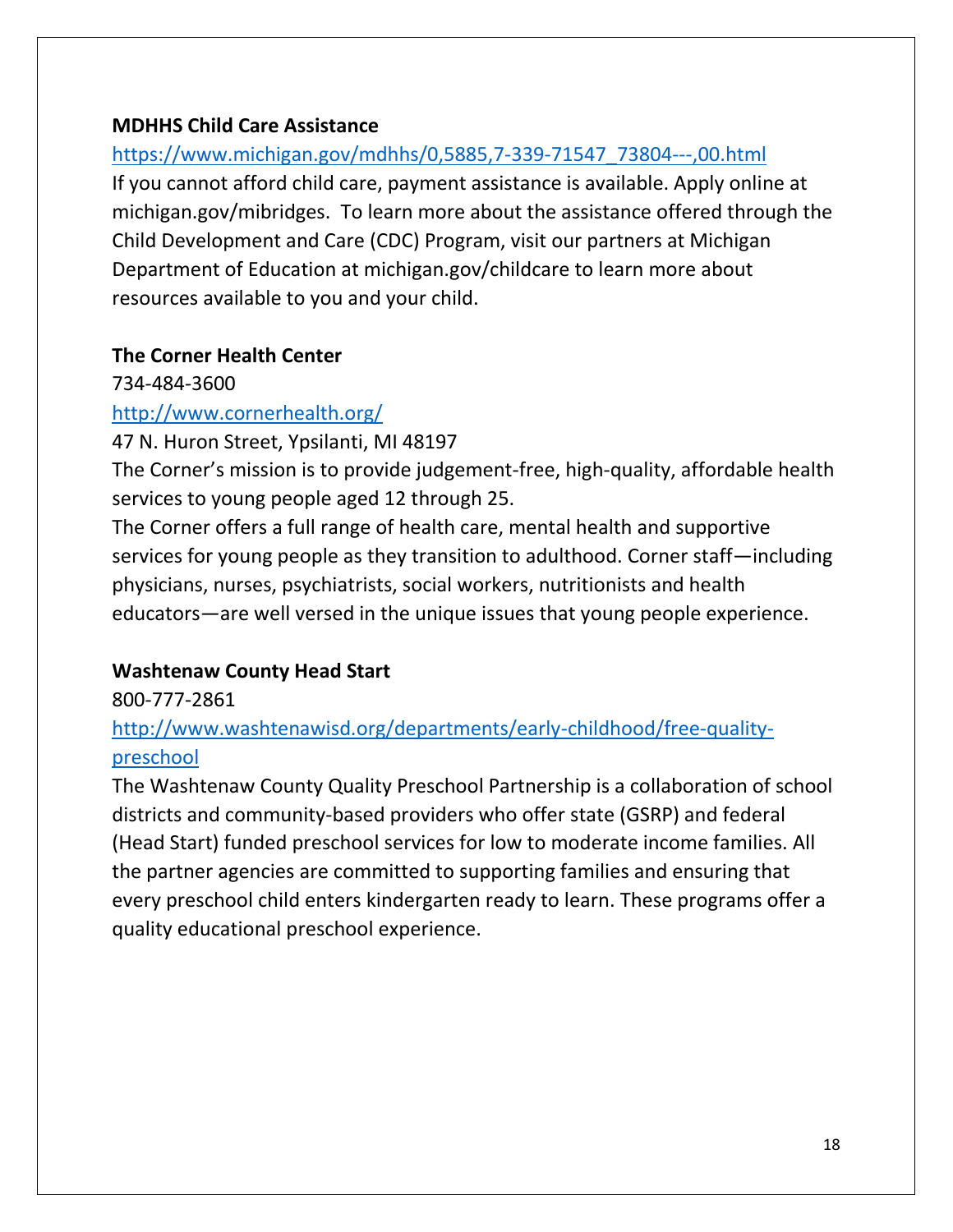# **Physical Health**

### **The Corner Health Center**

734-484-3600

### <http://www.cornerhealth.org/>

47 N. Huron Street, Ypsilanti, MI 48197

The Corner's mission is to provide judgement-free, high-quality, affordable health services to young people aged 12 through 25.

The Corner offers a full range of health care, mental health and supportive services for young people as they transition to adulthood. Corner staff—including physicians, nurses, psychiatrists, social workers, nutritionists and health educators—are well versed in the unique issues that young people experience.

## **Unified (HARC)**

800-578-2300

734-572-9355

<http://hivaidsresource.org/>

3075 Clark Road, Suite 203 Ypsilanti, MI 48197

HARC's mission is to provide HIV related services to the community through compassionate direct care, prevention and outreach activities.

#### **Hope Clinic**

734-484-2989

## <http://www.thehopeclinic.org/>

518 Harriet St Ypsilanti, MI 48197

Hope Medical Clinic in Ypsilanti provides free primary care for patients without financial means to cover their healthcare costs.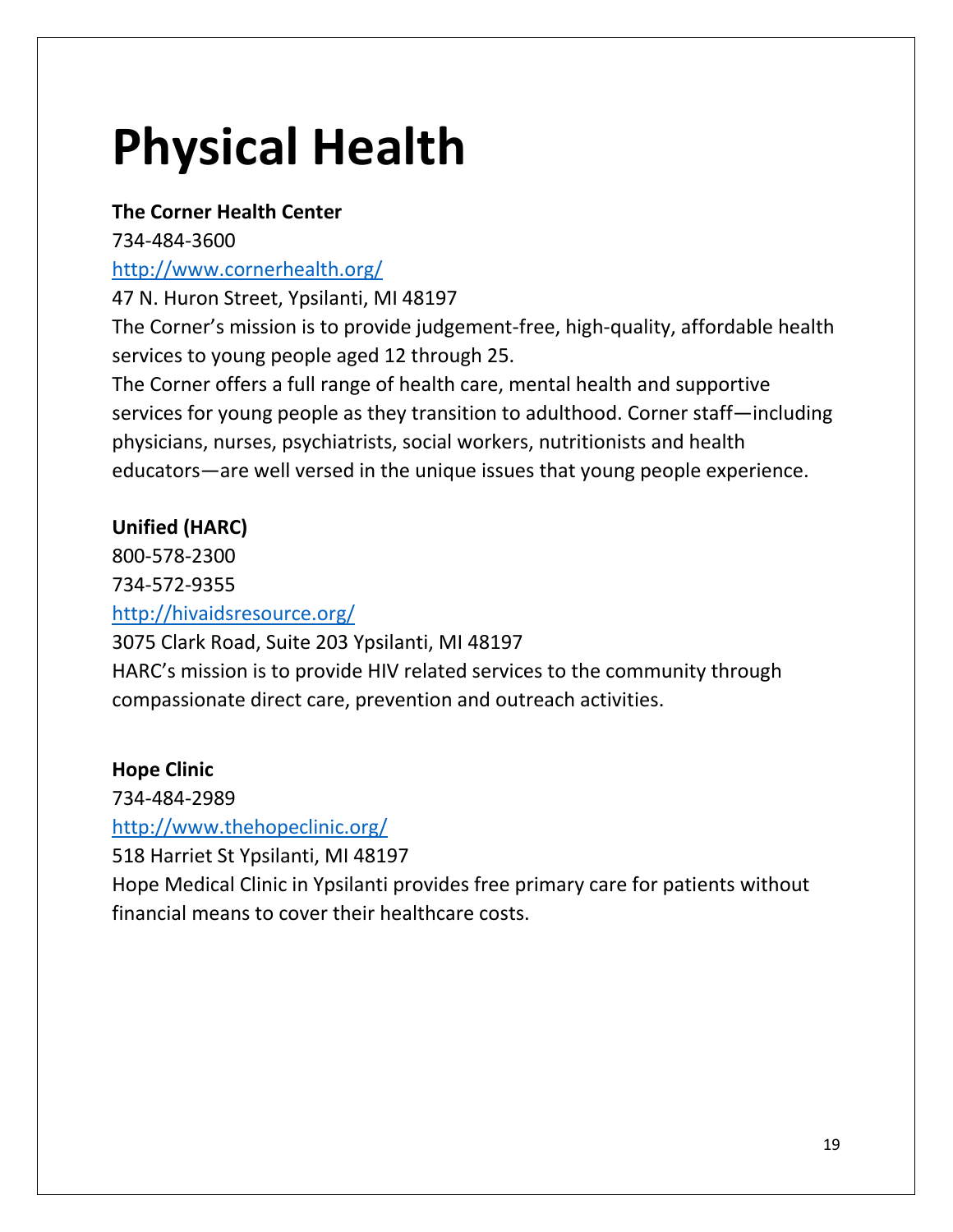#### **Packard Health-Main**

734-971-1073

<http://www.packardhealth.org/>

3174 Packard Road Ann Arbor, MI 48108

Packard Health offers a broad range of fully integrated services, from chronic disease care and coordination to nutrition education/support and mental health care.

# **Substance Abuse**

### **Alano Club**

734-668-8138

#### [www.washtenawalanoclub.org](http://www.washtenawalanoclub.org/)

995 Maple Road Ann Arbor, MI 48103

The Washtenaw Alano Club is a non-profit corporation. Our primary purpose is to operate a vital support center where 12-step recovery programs can hold meetings, host social events and provide community-building opportunities for recovering alcoholics and addicts. We are driven by the belief that everyone deserves a chance at a life free from the imprisonment of active alcoholism and addiction.

## **Alcohol Management**

734-998-2017

<http://hr.umich.edu/mhealthy/programs/alcohol/management/>

2025 Traverwood, Suite A3, Rm. 1551, Ann Arbor, MI 48105 The MHealthy Alcohol Management Program (AMP) at the University of Michigan is a brief, confidential health education program that helps you cut back on your drinking or quit altogether. It's your choice, abstinence or alcohol moderation.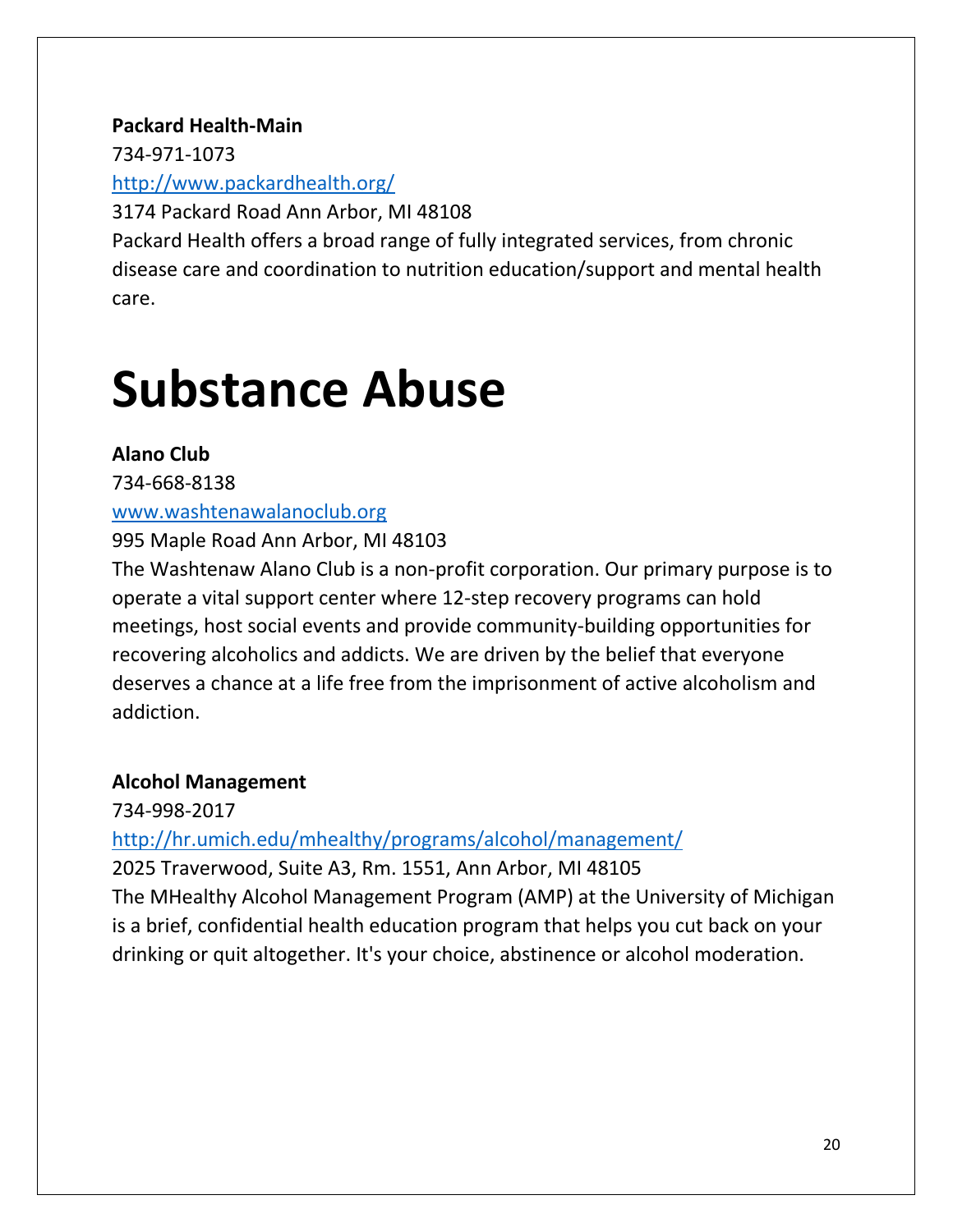#### **Alcoholics Anonymous Huron Valley Area Intergroup, Inc.**

734-482-0707 www.hvai.org or [www.alcoholics-anonymous.org](http://www.alcoholics-anonymous.org/)

31 S. Huron Street Ypsilanti, MI 48197

Our primary purpose is to carry the AA message through the HelpLine, Committee Action & AA literature. We wish to thank the local AA groups and those individual AA members that support the Huron Valley Area Intergroup.

#### **Alcoholics for Christ**

248-399-9955

[www.alcoholicsforchrist.com](http://www.alcoholicsforchrist.com/)

Email: [office@alcoholicsforchrist.com](mailto:office@alcoholicsforchrist.com)

AC is an inter-denominational, non profit, Christian fellowship that ministers to three groups: Alcoholics or Substance abusers, Family members- those who relate regularly with an alcoholic or substance abuser, and Adult Children individuals who were raised in alcoholic, substance abuse or dysfunctional families.

#### **Church of Nazarene**

Dual-Focus Alcoholics Anonymous (AA) Women's Meeting 734-971-6723

#### [www.aanaz.com](http://www.aanaz.com/)

2780 Packard Ann Arbor, MI 48108

This is a non-denominational program. The purpose of celebrate recovery is to encourage fellowship with others and celebrate God's healing power in our lives as we work our way down the road to recovery.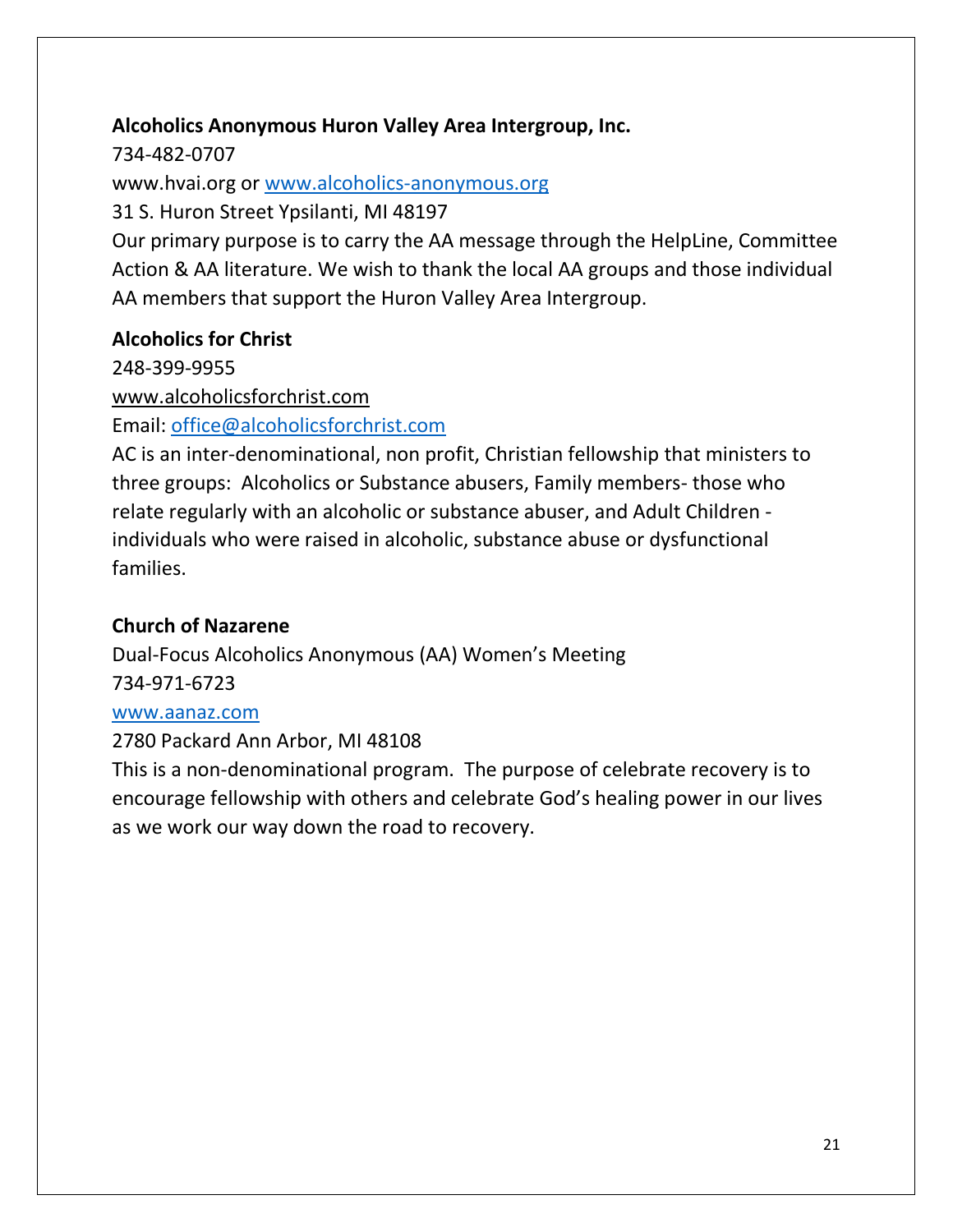#### **Dawn Farm**

734-485-8725 734-669-8265-Spera Detox 734-821-0216 – Outpatient Services [www.dawnfarm.org](http://www.dawnfarm.org/)

6633 Stoney Creek Rd., Ypsilanti, MI 48197

Dawn Farm is a Michigan addiction treatment center with an emphasis on the recovering community as the most important source of healing and recovery support for our clients.

#### **Home of New Vision**

734-975-1602

#### [www.homeofnewvision.org](http://www.homeofnewvision.org/)

3800 Packard Road, Suite 210 Ann Arbor, MI 48108 Home of New Vision is a leader in the field of substance use disorder treatment and a voice in the State of Michigan. We help people find the hope, confidence, and courage to change, leading them to a new and better vision for their future. Our experience teaches us that change is possible, that treatment works, and that recovery does happen!

#### **Marijuana Anonymous**

800-766-6779 [www.marijuana-anonymous.org](http://www.marijuana-anonymous.org/) Email: office@ marijuana-anonymous.org Meetings: Fridays at 5:30pm 517 E. Washington St., Ann Arbor, MI 48104

#### **Narcotics Anonymous-Washtenaw County Area**

734-913-9839 Service/Intake 248-543-7200 24 Hour Help Line [www.michigan-na.org/washtenaw](http://www.michigan-na.org/washtenaw)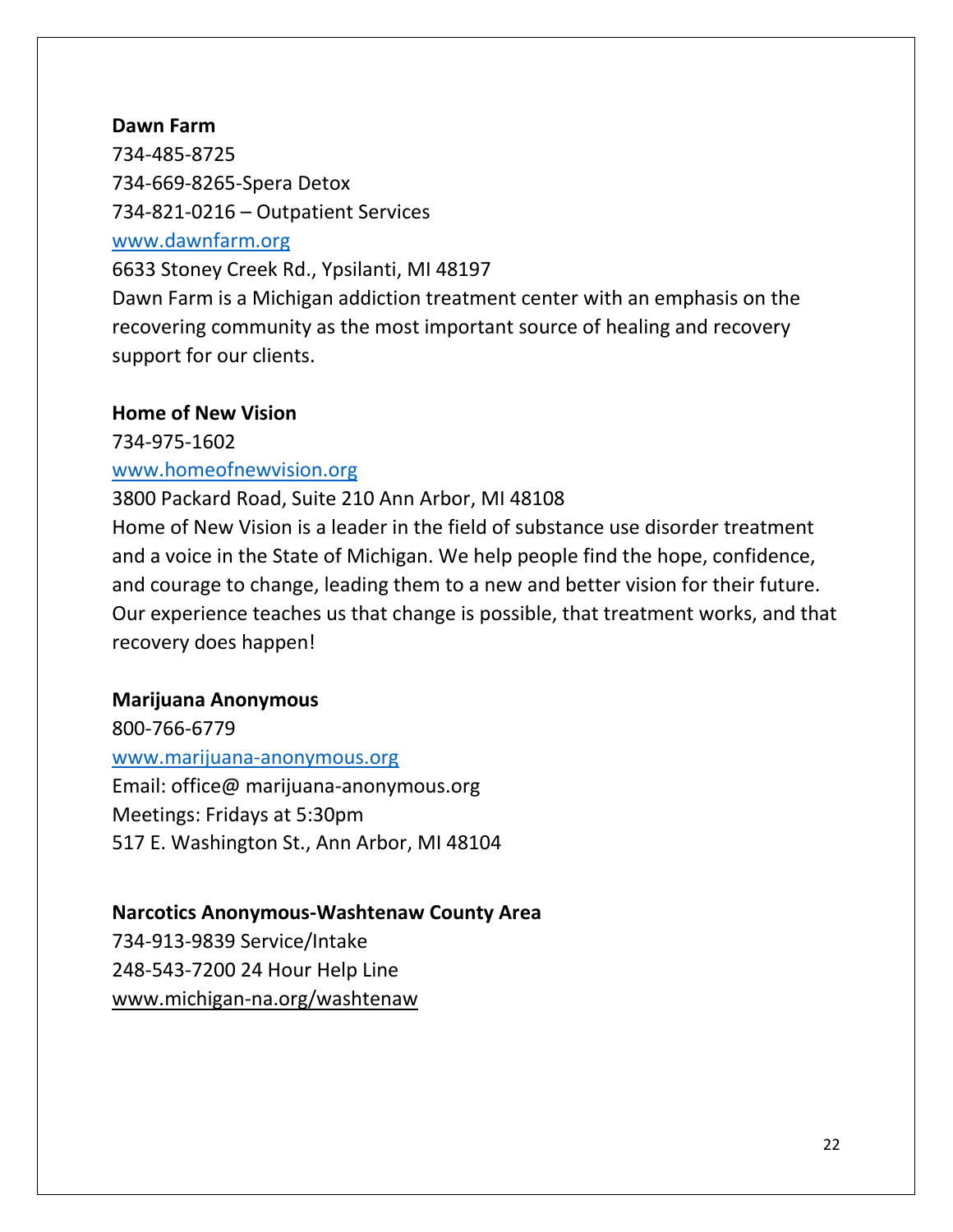#### **Peace Neighborhood Center**

734-662-3564 1111 N. Maple Rd. Ann Arbor, MI 48103 [www.peaceneighborhoodcenter.org](http://www.peaceneighborhoodcenter.org/) 12 step support groups, relapse prevention and counseling.

#### **Project Outreach Team (PORT) - Dual Recovery Treatment Group**

734-222-3750 [www.a2port.org](http://www.a2port.org/) 110 N. Fourth Avenue, Ann Arbor, MI 48107 \*Meetings: Tuesday, Wednesday, Thursday 8:45am St. Andrews Church located at 306 N. Division Street Ann Arbor, MI 48104

#### **Reformers Unanimous Southside Baptist Tabernacle**

734-482-4122

#### [www.reformu.com](http://www.reformu.com/)

6710 Textile Rd. Ypsilanti, MI 48197 RU is a biblically based, Christ-centered recovery program designed to rescue, recover, and restore those in addictive behaviors with the power of the victorious hidden life found only in Jesus Christ.

## **St. Joseph Mercy Hospital** 734-786-4900 [www.sjmercyhealth.org](http://www.sjmercyhealth.org/) 5401 McAuley Drive, Ann Arbor, MI 48106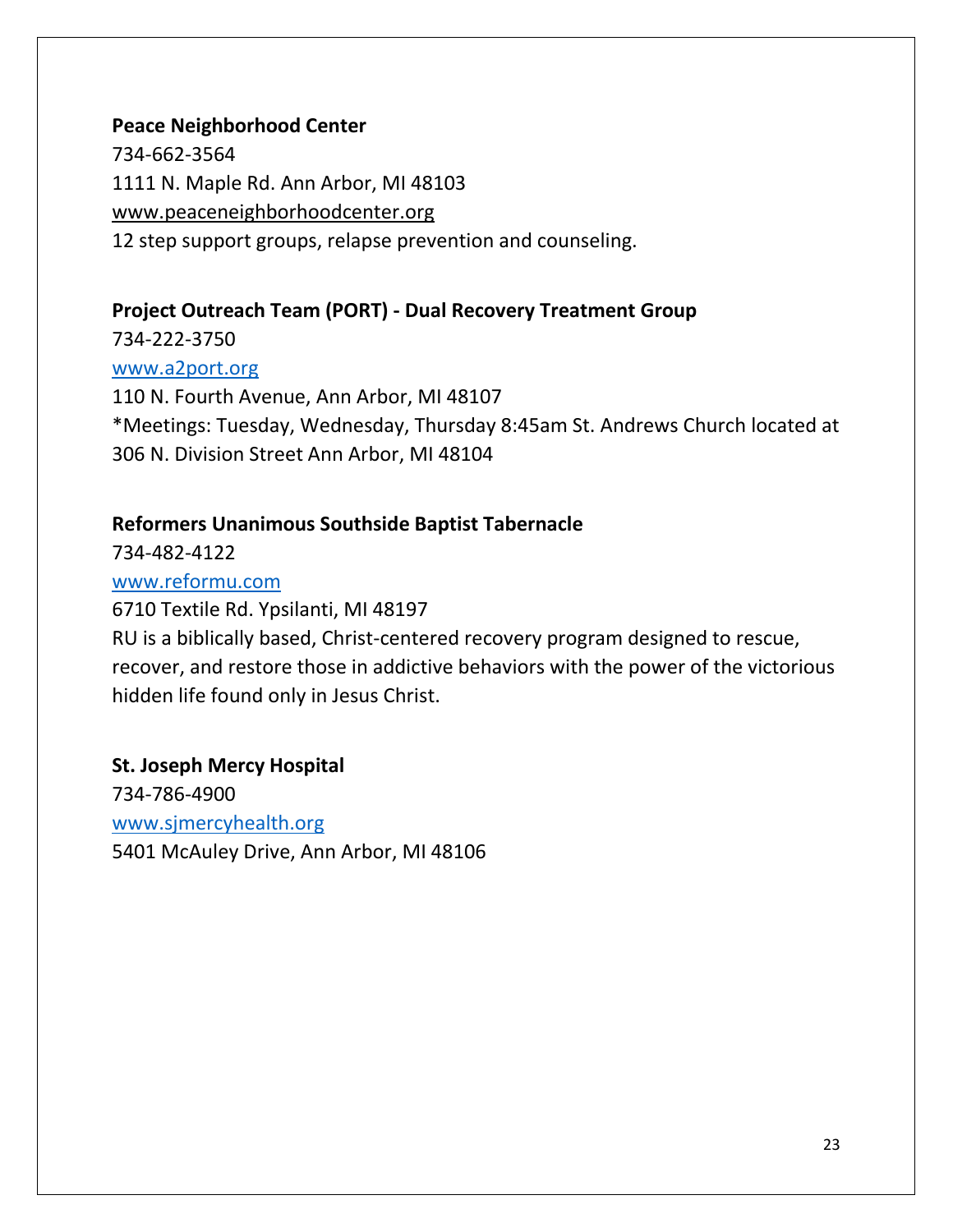# **Transportation**

### **Ann Arbor Transportation Authority (AATA) - The Ride**

734-996-0400

#### <http://www.theride.org/>

The Ann Arbor Area Transportation Authority (TheRide), a not-for-profit unit of government, operates the local public transit system for the greater Ann Arbor-Ypsilanti area. TheRide enables the area's residents to reach their destinations at reasonable cost, and offers the region efficient, environmentally sound transportation alternatives.